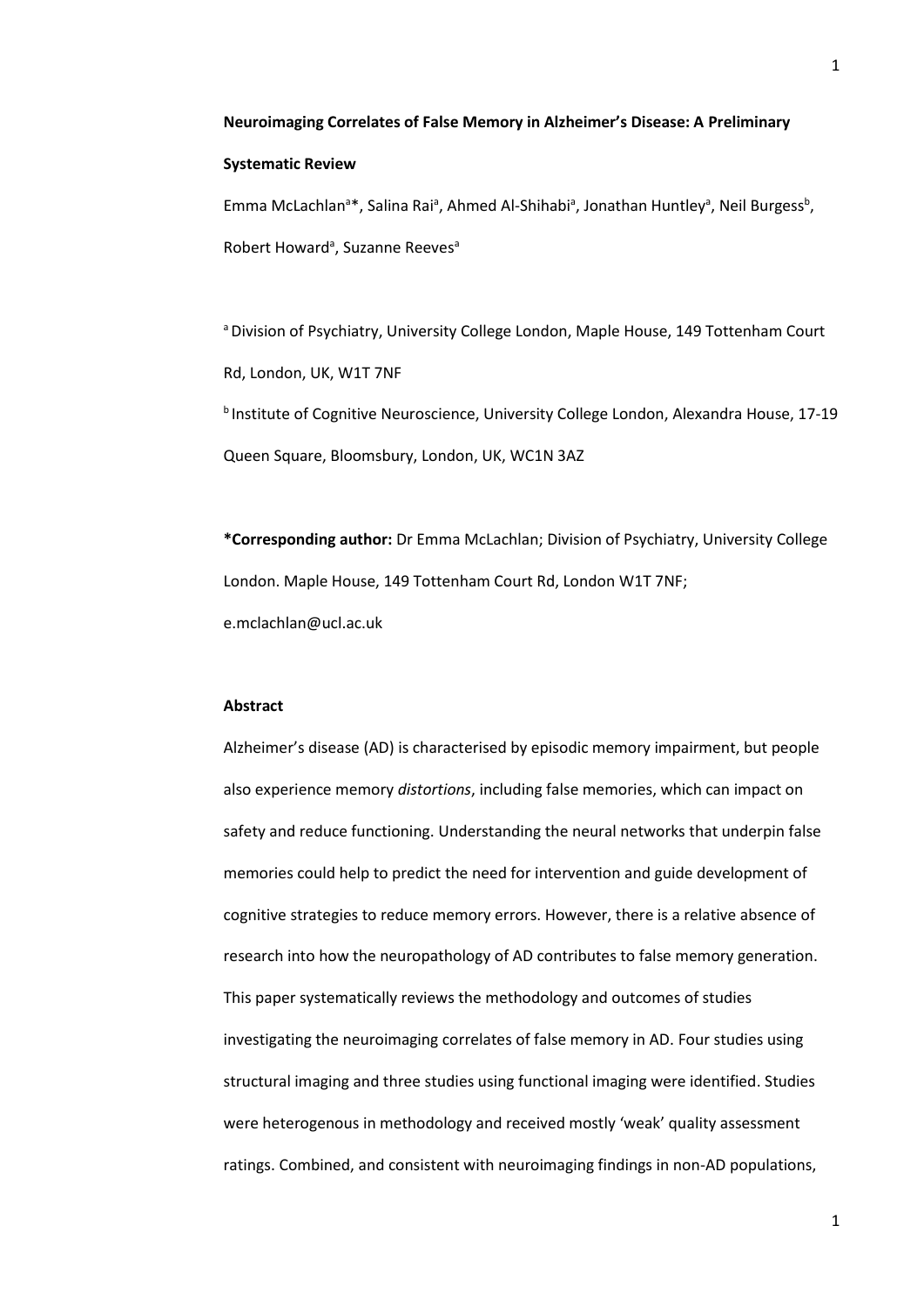results from identified studies provide preliminary support for the hypothesis that medial temporal lobe and prefrontal cortex dysfunction may lead to generation of false memories in AD. However, the small number of studies and significant heterogeneity within them means further study is necessary to assess replicability of results.

Keywords: Alzheimer's disease; Neuroimaging; False Memory; Confabulation

### **Highlights**

- Few studies assess neuroimaging correlates of false memory in Alzheimer's disease
- There is significant heterogeneity in methodology of these studies
- Medial temporal lobe functional integrity correlated negatively with false memories
- Findings related to prefrontal cortex were more mixed

#### **1. Introduction**

Alzheimer's disease (AD) is a neurodegenerative disorder characterised by impaired short term episodic memory, and an increased susceptibility to generate false memories (Budson et al., 2004; Budson et al., 2007). The term false memory is used to describe a broad range of phenomena, including misremembering of word lists, false recognition of novel stimuli and distortions in autobiographical memory (Schacter, 1999). Confabulation (giving false information without being aware of it) is included in this spectrum and ranges from intrusions to more elaborate false beliefs relating to past experiences (Gilboa and Moscovitch, 2002).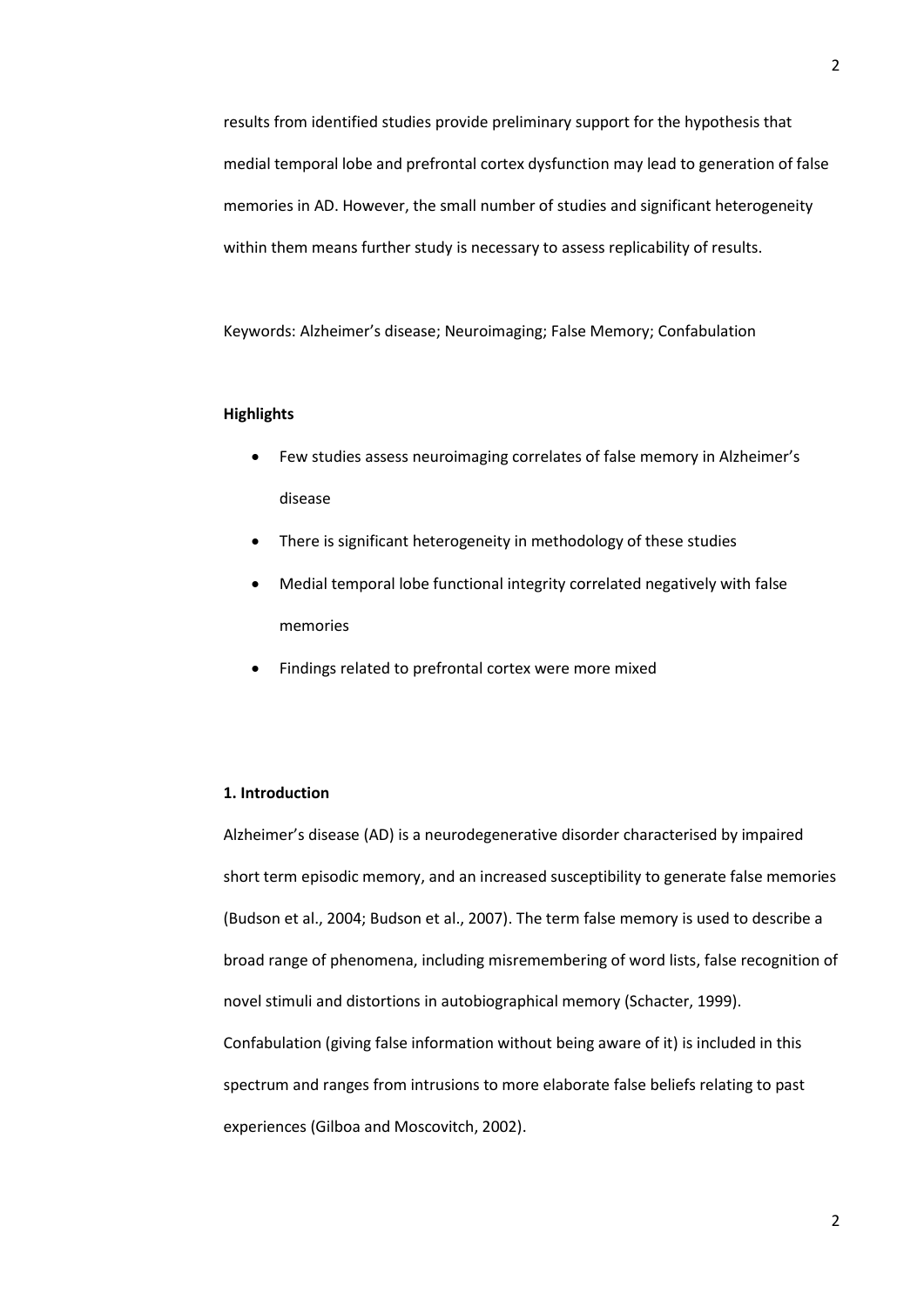The Deese-Roediger-McDermott (DRM) paradigm (Roediger and McDermott, 1995), which requires participants to distinguish previously presented words (e.g. medicine, sick, nurse) from highly related but not presented words (e.g. doctor) and unrelated and not presented words, is the most widely used tool to study false memory (Gallo, 2010). Healthy young adults consistently falsely recall the highly related words but not the unrelated words, indicating that this effect is more than simply a failure of episodic memory (Gallo, 2010). Results using the DRM in AD have been inconsistent (Balota et al., 1999; Budson et al., 2000; Budson et al., 2001; Budson et al., 2003; Gallo et al., 2004). However, use of the DRM in AD has demonstrated a greater susceptibility for false memory generation due to impaired recollection (item-specific memory) (Balota et al., 1999; Budson et al., 2001; Budson et al., 2003; Gallo et al., 2004), a proportionately lesser impairment and therefore overreliance on familiarity (gist memory) (Abe et al., 2011; Budson et al., 2000) and impaired memory verification and monitoring (Budson et al., 2002). AD participants consistently demonstrate more provoked confabulation than controls (Dalla Barba et al., 1999; Kern et al., 1992), with results from one paradigm suggesting that confabulation arises when over-learned information replaces poorly encoded information (Attali et al., 2008), possibly due to impaired monitoring (Gilboa and Moscovitch, 2017).

There has been a relative absence of research into the relationship between the neuropathology of AD and false memories. In non-AD populations, lesion and neuroimaging studies demonstrate that posterior medial temporal lobe (MTL) structures may be involved in distinguishing true from false memory, with a combination of frontal dysfunction and memory preservation required for false memory generation (Cabeza et al., 2001; Melo et al., 1999). Preserved functioning of the medial prefrontal cortex (PFC), which is involved in complex decision making, source attribution and veracity

3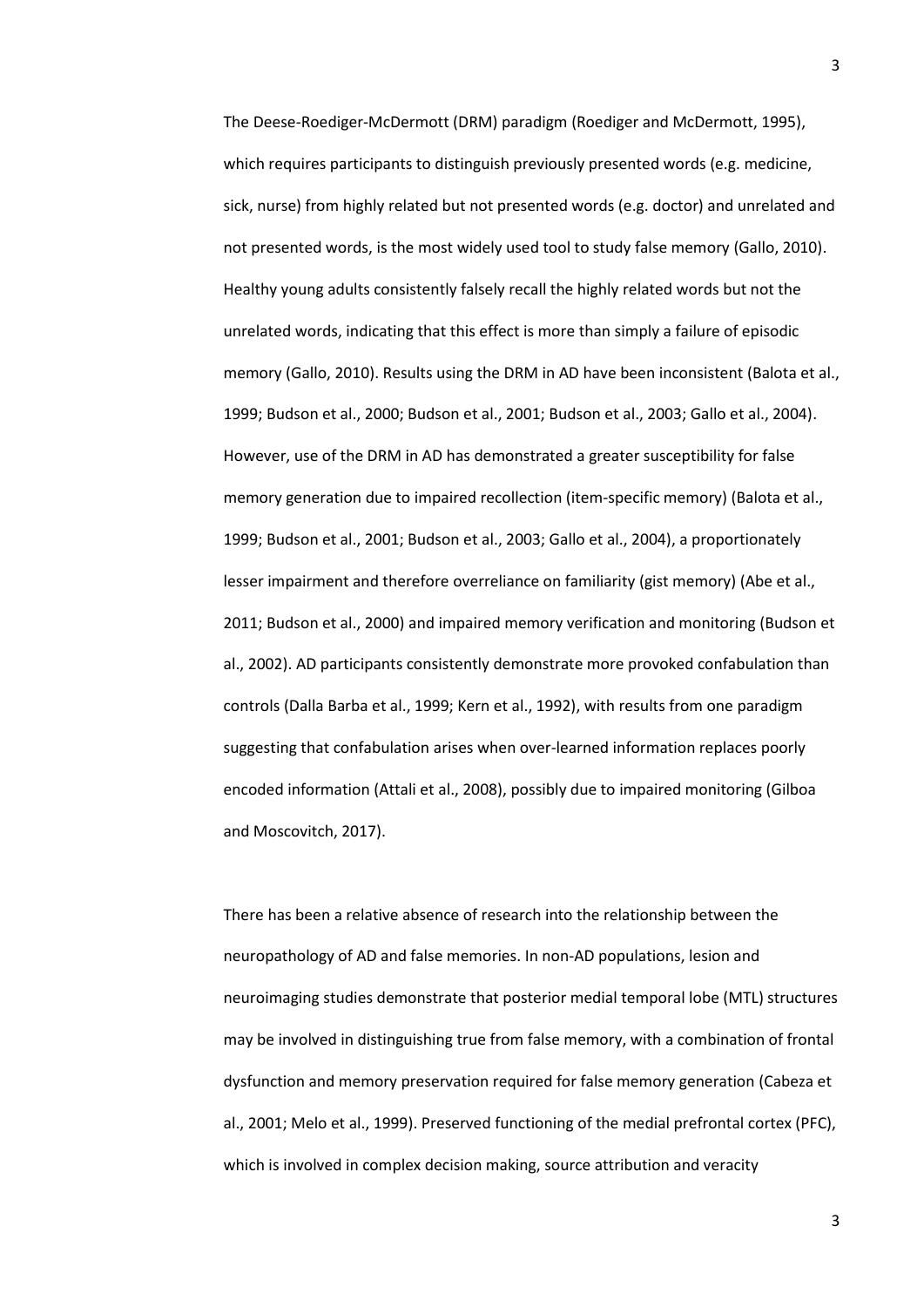monitoring, is also thought to be essential to false memory creation (Kim and Cabeza, 2006; Warren et al., 2014). Lesion studies have implicated a large number of regions in confabulation (Gilboa and Moscovitch, 2002). However, one relatively consistent finding is that some degree of preserved hippocampal function is required to generate confabulations (Dalla Barba and La Corte, 2015). Given the presence of AD pathology in the MTL, it is hypothesised that false memories may result from reduced function within MTL structures with some preservation of medial PFC leading to increased reliance on familiarity (Malone et al., 2019), and additional frontal dysfunction leading to impairment of memory veracity monitoring (Budson et al., 2002; Gold and Budson, 2008; Schnider, 2001).

False memories in AD impact on safety (for example when an individual incorrectly remembers turning off the oven or taking medication), reduce functional ability and increase caregiver distress (Mills et al., 2006; Seltzer et al., 1997; Steeman et al., 1997). Cognitive strategies to reduce false memories are being explored, but have thus far been largely unsuccessful (Malone et al., 2019). An increased understanding of the neural underpinnings of false memory would guide further development in this area. This review therefore aims to systematically review existing studies investigating the neuroimaging correlates of false memory in AD.

### **2. Methods**

No ethical approval was required. Data was gathered and findings were reported according to PRISMA systematic review guidelines (Moher et al., 2009).

#### *2.1 Literature search*

 $\Delta$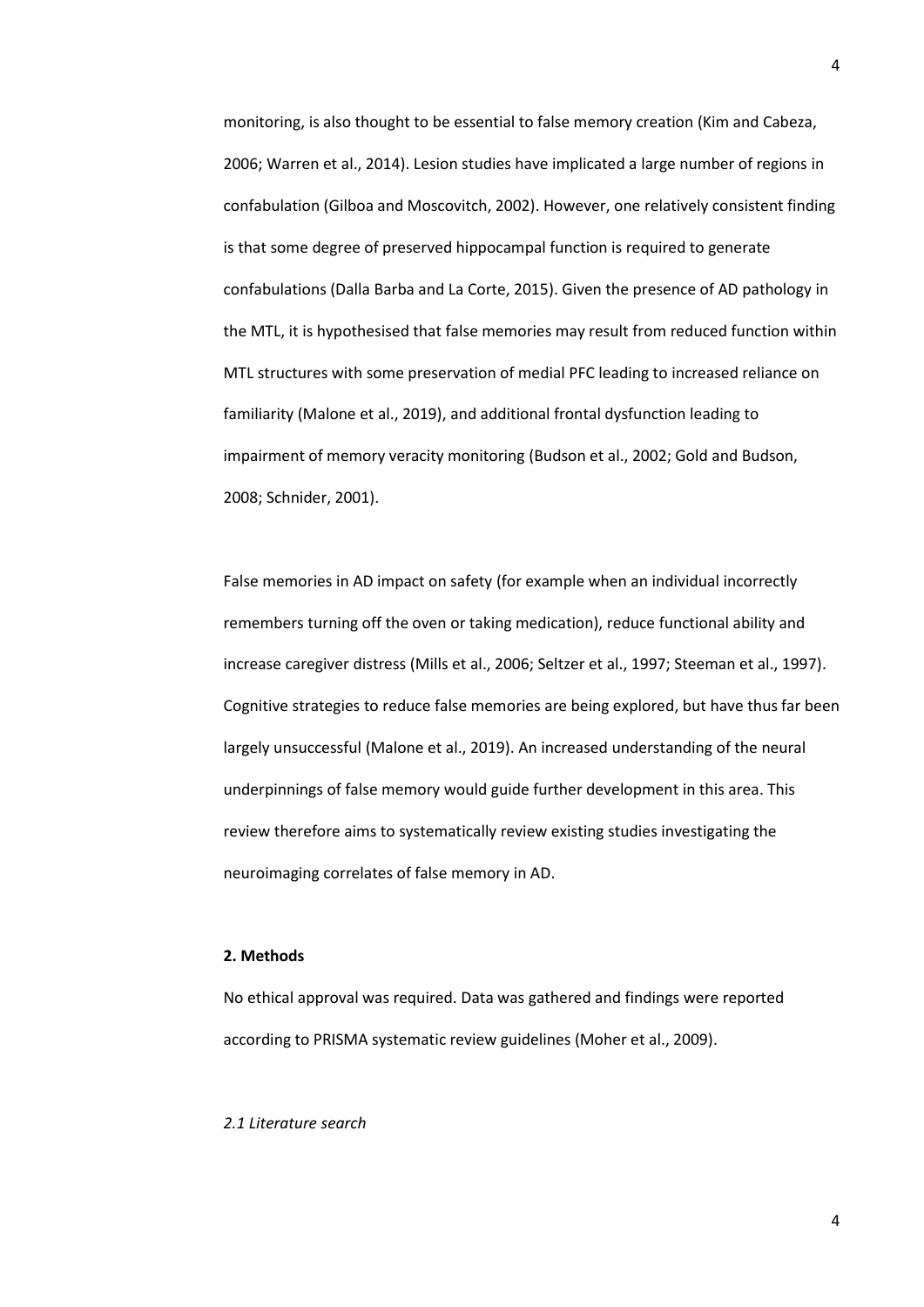An electronic database search (Embase, Embase Classic, Medline, PsycINFO, Web of Science) was completed on December 18<sup>th</sup> 2018 using the search terms (AD OR Alzheimer\*) AND (False memor\* OR false recall OR false recognition OR false alarm\* OR false positive\* OR confab\* OR intrusion\* OR DRM OR Deese Roediger McDermott OR Deese-Roediger-McDermott) AND (Imaging OR neuroimaging OR MRI OR fMRI OR magnetic resonance OR functional magnetic resonance OR PET OR Positron emission tomography OR positron-emission tomography OR CT OR computed tomography OR computerised tomography).

### *2.2 Inclusion and exclusion criteria*

Studies were included if they were published in peer reviewed papers, in English; carried out in human subjects with diagnosed AD; and included a measure of false memory (defined above) in relation to a neuroimaging measure (brain structure, functioning or metabolism). Studies were excluded if they contained no analysis of relationship between false memory task performance and neuroimaging or included patients with other forms of dementia or mild cognitive impairment (MCI) in the sample. Case reports, poster abstracts and dissertations were excluded. Reviews were excluded but reference lists from relevant reviews were screened.

### *2.3 Data extraction*

Authors EM and SRa independently screened titles and abstracts, followed by full article texts, and extracted data to a pre-defined excel spreadsheet. This included study characteristics (inclusion and exclusion criteria, imaging modality), demographics (sex, mean age, ethnicity, handedness, mean years of education, medication status), clinical characteristics (AD diagnostic criteria, mean cognitive score, mean years since diagnosis), relevant outcomes (false memory task results, neuroimaging correlates).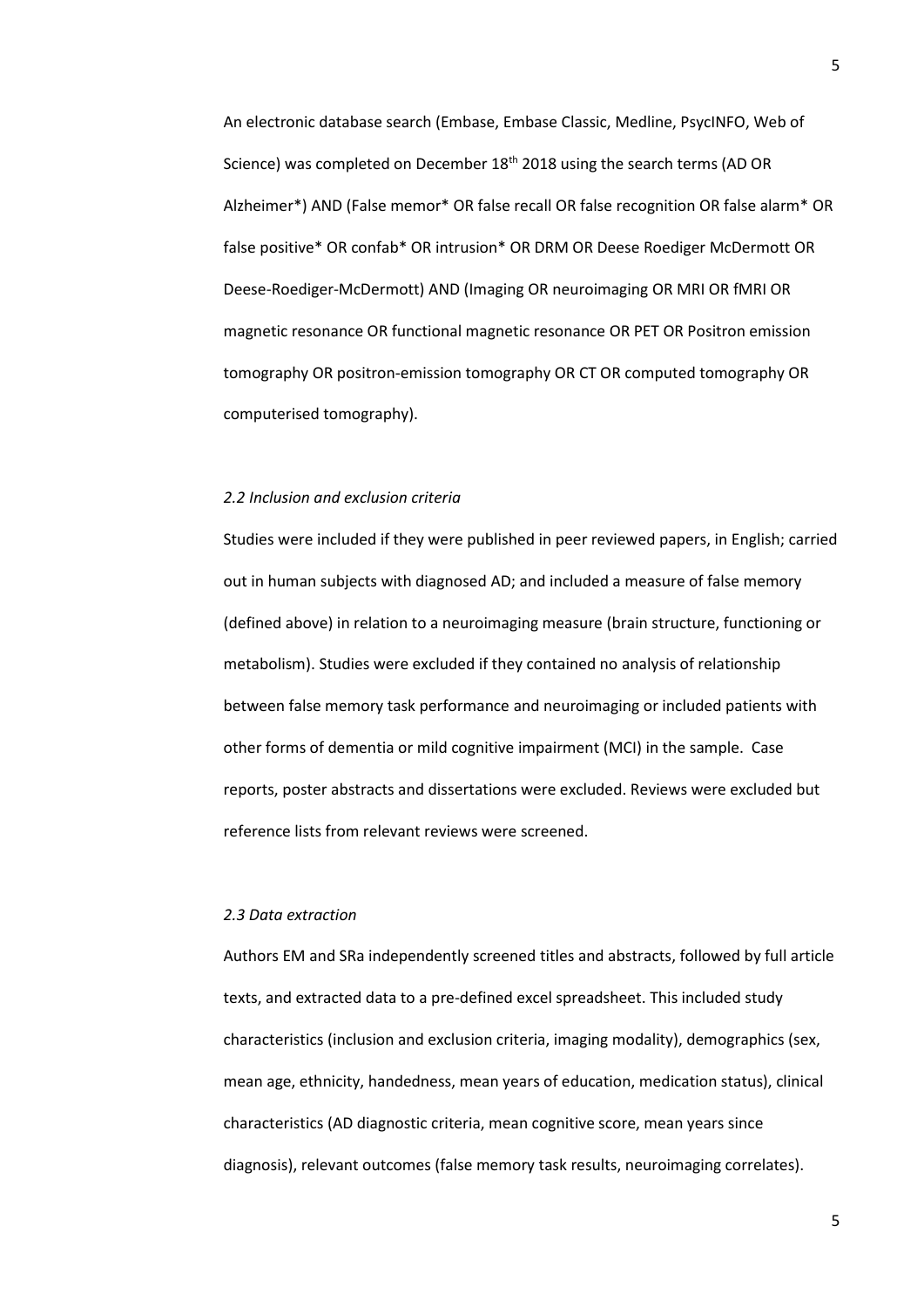Discrepancies were resolved through discussion, or in consultation with a third author (SRe). Demographic characteristics of the studies (when specified) were then combined as weighted pooled means and pooled proportions.

### *2.4 Quality assessment*

EM and SRa independently evaluated the quality of each study using a modified version of the Effective Public Health Practice Project (EPHPP) tool for quality assessment (Thomas et al., 2004), see supplementary material. Studies were rated in the following areas: selection bias, study design, false memory task, neuroimaging methodology and statistical analysis. Section D (blinding), F (withdrawals and drop-outs) and G (intervention integrity) were excluded as they are specific for randomised controlled trials and inappropriate for the studies included in this review. Scores in each subsection were used to provide an overall rating of 'strong' (no weak ratings in any section), 'moderate' (only one weak rating), or 'weak' (two or more weak ratings), and an overall score was given (5 to 14 points) based on the rating of each category (strong = 1, weak = 3), with lower scores indicating better methodological quality. Any disagreements were resolved through discussion.

### **3. Results**

### *3.1 Literature search and study selection*

Database searches identified 837 potential studies, with manual search of relevant review references yielding a further 32 results. Of the 617 studies remaining after duplicate removal, seven met the criteria for data extraction (see PRISMA flow chart, Figure 1). Inter-rater reliability was high, with 97.8% agreement,  $\kappa$  = 0.76. Study characteristics, main findings and quality assessment are shown in Table 1 and summarised below.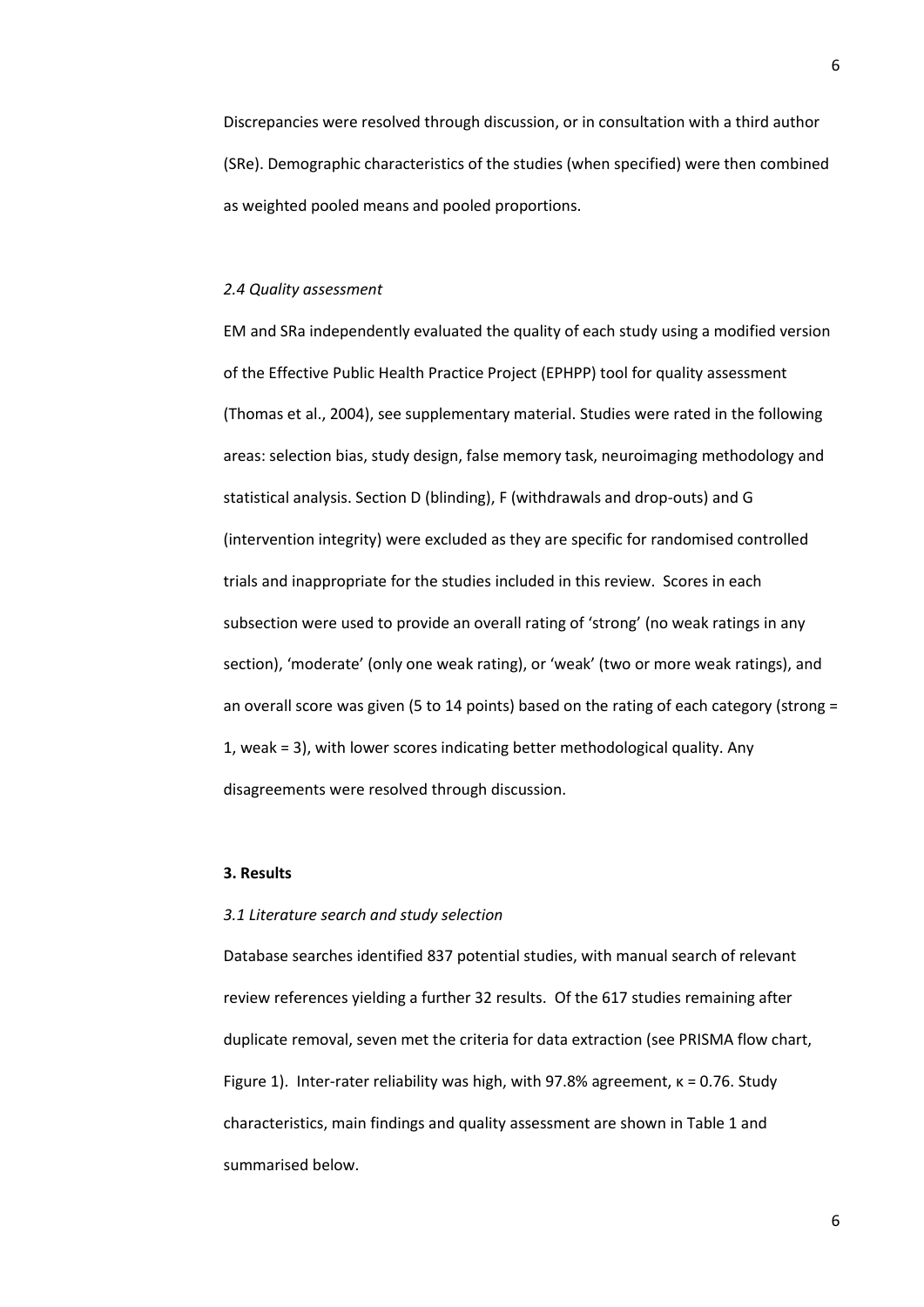### *3.2 Characteristics of included studies*

The majority of studies ( $n = 4$ ) received a 'weak' rating on quality assessment, with the remaining three studies rated as 'moderate'. Across scoring categories, five studies had a 'weak' rating for selection bias; two studies had a 'weak' rating for study design; no study received a 'weak' rating for either false memory task or neuroimaging methodology; three studies received a 'weak' rating for analysis.

Mean age of participants was 70.4  $\pm$  8.7 (reported in n = 6 studies), 55.3% of participants were female (n = 5), mean Mini Mental State Examination (MMSE) score was 21.7 ± 3.8 ( $n = 5$ ) and participants had spent on average 11.7 ± 3.2 years in education ( $n = 3$ ). Duration of AD and handedness were reported in two studies (mean 34.4 ± 25.9 months, 90.9% right handed) and race in one study (Weiner et al., 2011), with the majority (85.1%) of participants being of white ethnicity. Medication status was partially reported by four studies. Four studies did not report medical or psychiatric history of participants or include this in inclusion/exclusion criteria. Information on recruitment setting was included by four studies, two of whom recruited participants via outpatient clinics, one from hospitals, and one from both inpatient and community sites. None of the studies provided detail of whether or not participants were living independently. The majority of studies (n=6) used a cross-sectional methodology.

Most studies (n = 5) investigated intrusion errors on the California Verbal Learning Test (CVLT,  $n = 3$ ) or Grober and Buschke's test ( $n = 2$ ) (Fox et al., 1998; Grober and Buschke, 1987). Two studies investigated more elaborate confabulatory responses using a specifically developed Modified Confabulation Battery (MCB) (Lee et al., 2009), a prose memory test (Morris et al., 2014) or verbal recall tests from the Consortium to Establish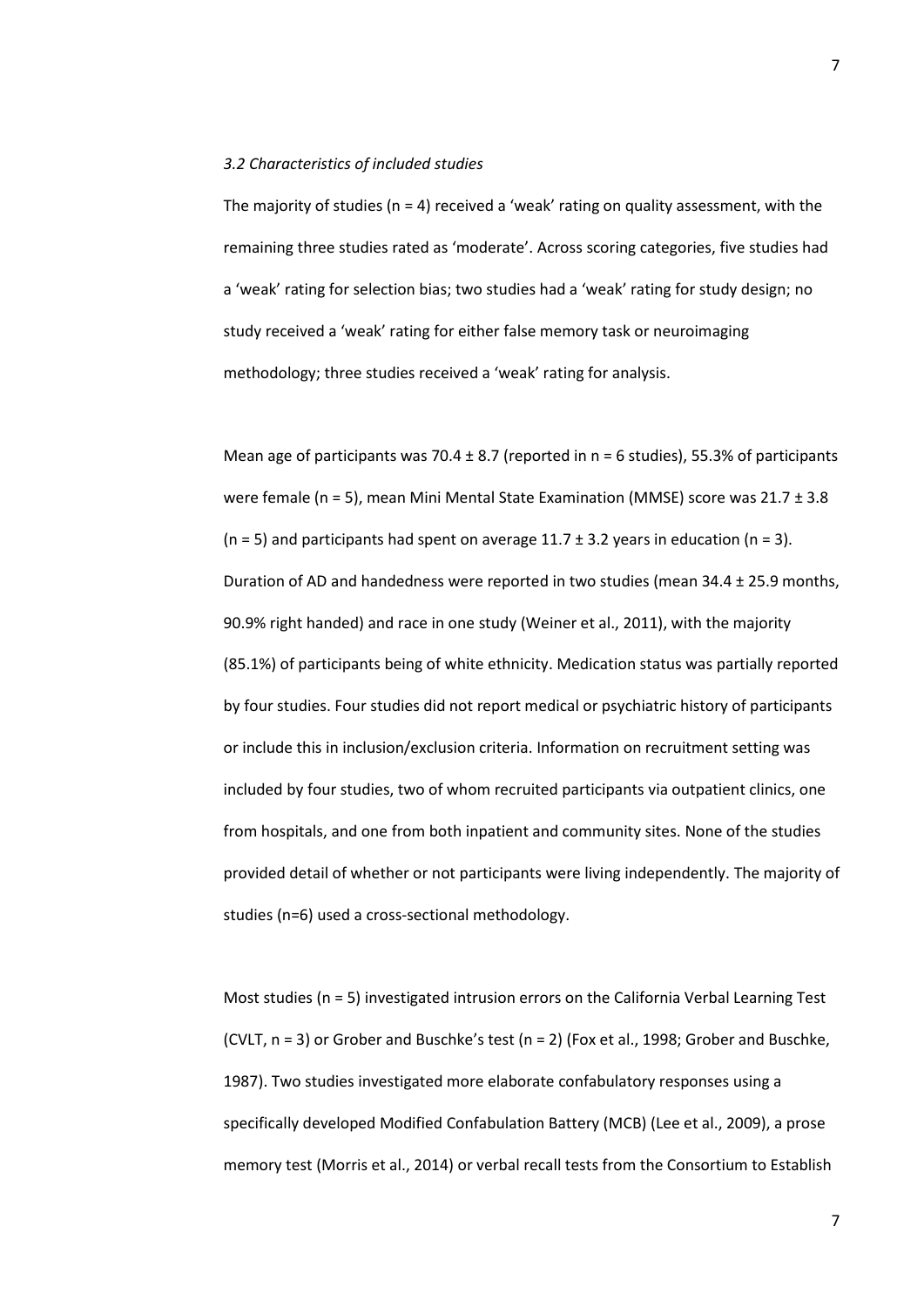a Registry for Alzheimer's Disease (CERAD) (Lamberty et al., 1995). Two studies investigated false positive errors on Grober and Buschke's test or Rey Auditory Verbal Learning Test (RAVLT) (Schmidt, 1996). One study investigated correlates of 'visuospatial confabulation' in response to the Rey-Osterrieth Complex Figure (ROCF) (Osterrieth, 1944; Rey, 1941).

Four studies investigated structural neuroimaging correlates of a false memory measure, three using magnetic resonance imaging (MRI) (Deweer et al., 1995; Lee et al., 2009; Weiner et al., 2011) and one using diffusion tensor imaging (DTI) (Flanagan et al., 2016). Each of the three remaining identified studies employed a different functional neuroimaging technique including connectivity analysis using resting-state functional MRI (fMRI) (Venneri et al., 2017), positron emission tomography (PET) using the <sup>18</sup>Ffluoro-2-deoxyglucose (<sup>18</sup>FDG) tracer (Desgranges et al., 2002) and single photon emission computed tomography (SPECT) using the <sup>123</sup>I N -isopropyl-p-iodoamphetamine (IMP) tracer (Reed et al., 1993).

### *3.3 Neuroimaging methodology*

#### *3.3.1 Structural MRI*

All three studies used T1 weighted coronal contiguous acquisition protocols. One study (Deweer et al., 1995) provided no detail of magnetic field strength and little further detail of the imaging protocol used, but Lee et al. (2009) and Weiner et al. (2011) used 1.0 Tesla (T) and 1.5T respectively. Lee et al. (2009) used rapid acquisition and employed a 3D, spoiled gradient recalled sequence. Three different scanners were used by Weiner et al. (2011), and variously used 3D magnetization-prepared rapid gradient echo; spoiled gradient recalled echo; and turbo field echo sequences. The imaging data was coregistered either to other study participants or to an anatomical template in two of the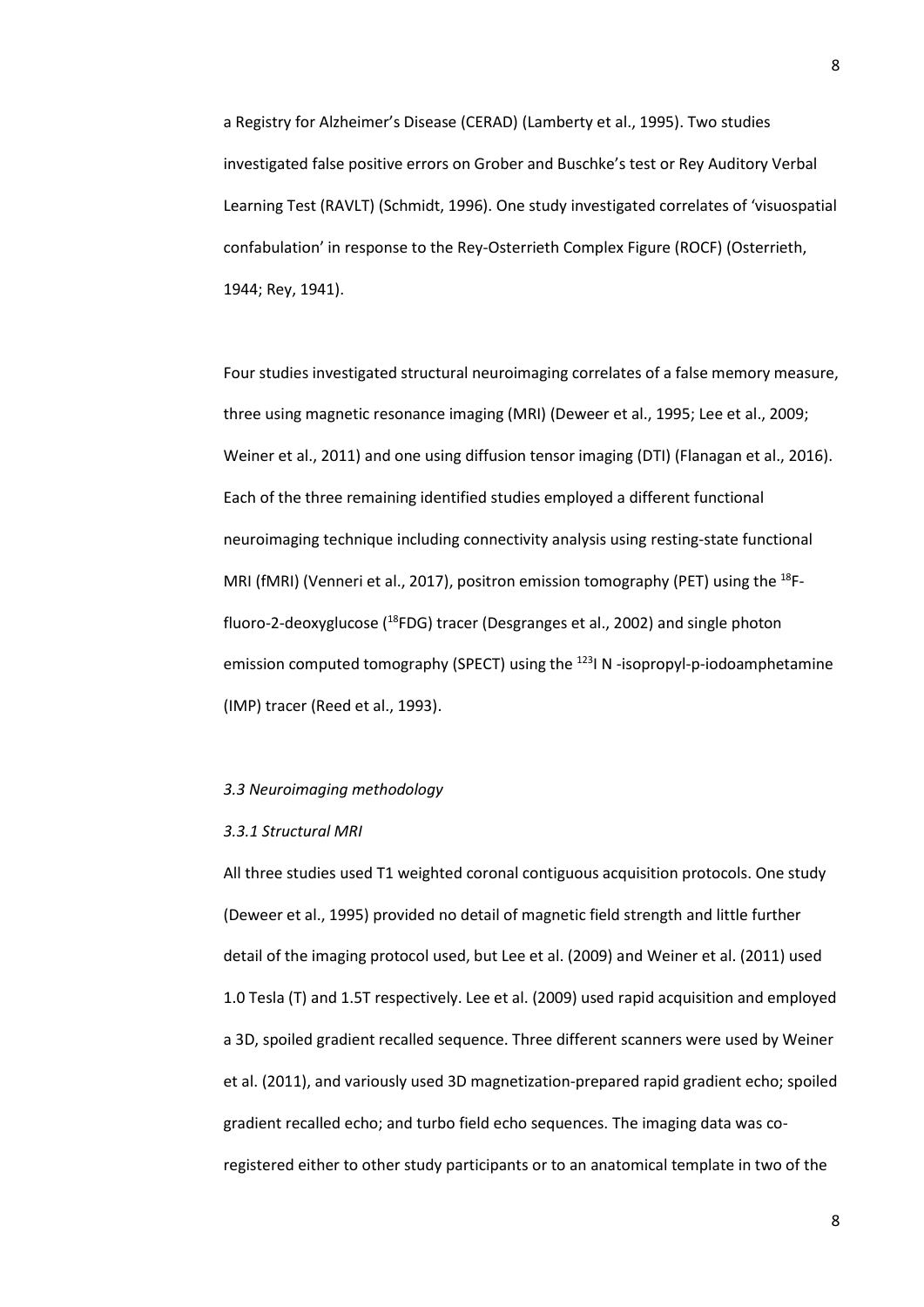studies – the Montreal Neurological Institute-152 (MNI-152) (Lee et al., 2009) and a hippocampal template developed by Csernansky et al. (1998) (Weiner et al., 2011). Only one study (Lee et al., 2009) gave information on slice thickness, voxel size or spatial smoothing of images. Slice thickness was 1.5mm, with voxel size 1.02x1.02x1.50mm, and images were smoothed using a Gaussian kernel of 10mm full-width half-maximum (FWHM) prior to VBM with SPM2 running in MATLAB, with a statistical threshold of p<0.001 uncorrected for multiple comparisons, rejecting cluster sizes less than 27mm x 3.

Two of the studies used a region-of-interest (ROI) analysis, and one study used voxelbased-morphometry (VBM). Deweer et al. (1995) completed a ROI analysis, manually tracing the hippocampus, amygdala and caudate nucleus, although identifying the ventricles using a semi-automated approach. The volume of each structure was then calculated from surface area by multiplying by inter-slice thickness. Weiner et al. (2011) also completed a ROI analysis, calculating volume change of left and right hippocampus, ventricles and total brain volume between scans at baseline, 24 and 48 weeks. Scans were co-registered to each other to provide a measure of volume change in total brain volume and ventricular volume via the boundary shift interval (Freeborough and Fox, 1997). Hippocampal volume was measured using a semi-automated technique, using a high-dimensional brain mapping tool.

### *3.3.2 DTI*

Flanagan et al. (2016) completed a DTI analysis. Two DTI-weighted sequences were acquired for each participant using 3T magnetic field strength, 32 gradient directions and 2.5x2.5x2.5mm voxel size. Images were co-registered to the MNI template. A ROI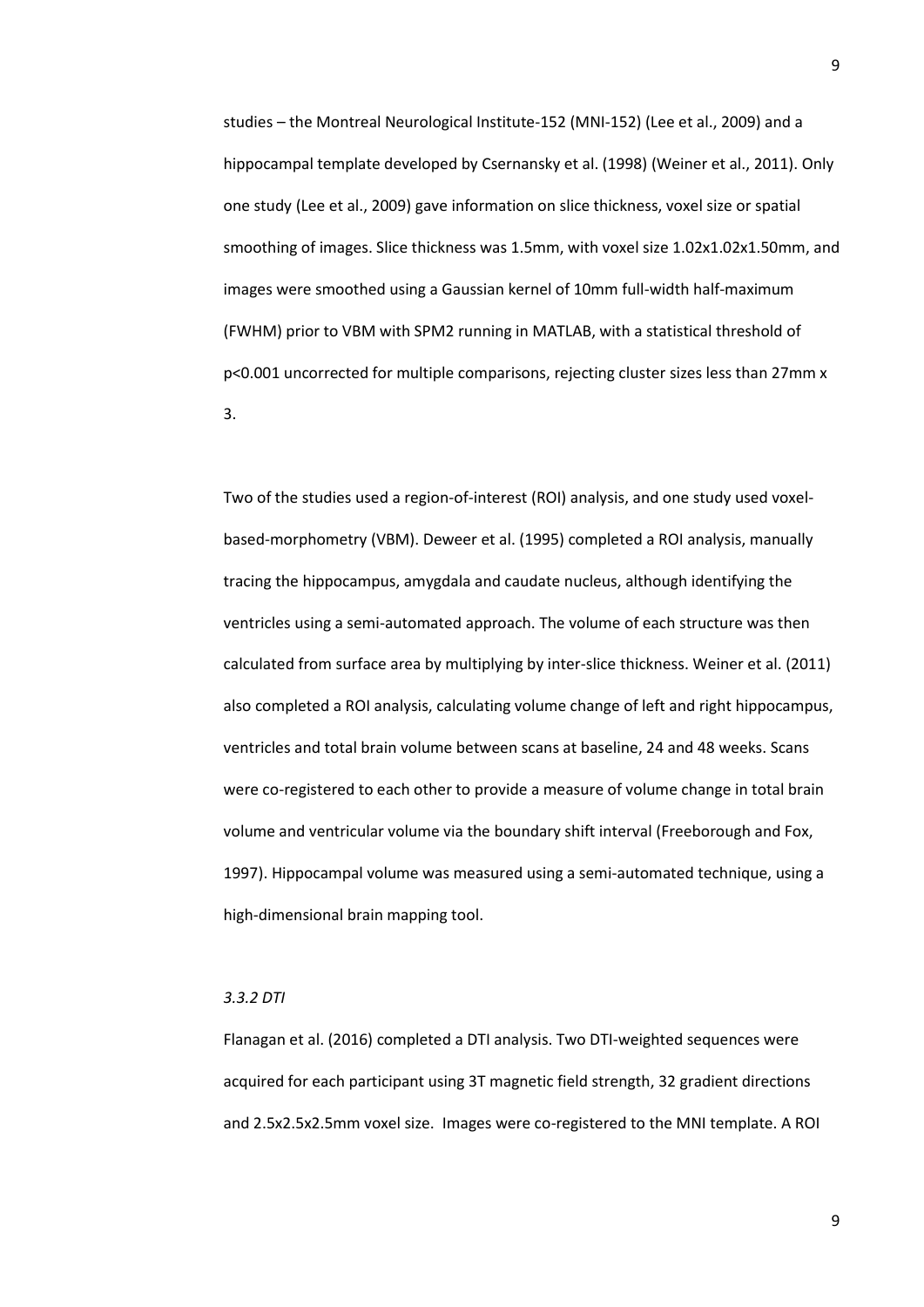analysis was then conducted using a mask for the fornix, created using the JHU White-Matter Tractography Atlas.

### *3.3.3 fMRI Connectivity Analysis*

Data for the fMRI connectivity analysis conducted by Venneri et al. (2017) were acquired at two different sites. In Italy, 18 participants had two resting-state fMRI echoplanar sequences (voxel dimensions 3.28x3.28x6.0mm) and a complementary 3D anatomical T1-weighted scan (1.1x1.1x6mm voxels) acquired on a 1.5T scanner. In the UK, the remaining 18 participants underwent resting-state fMRI sequences (voxel dimensions 1.8x1.8x4mm) and 3D T1-weighted anatomical scan (0.9x0.9x1.0mm voxels) on a 3T scanner.

Analysis was completed with VBM using SPM12b running in MATLAB. Images were coregistered to MNI space and smoothed with a Gaussian kernel of 6mm FWHM. Connectivity maps were created using a main seed of interest in the inferior-dorsal portion of the right orbitolateral PFC, contralateral homologous seed in the left orbitolateral PFC as an anatomical control and a third seed in the calcarine cortex as a methodological control – all generated using the WFU PickAtlas toolbox. Only clusters surviving family wise error (FWE) correction at p<0.05 were considered for interpretation.

### *3.3.4 PET*

Desgranges et al. (2002) investigated resting-state brain glucose utilization (CMRG1c) using FDG-PET. Images were collected from 50 minutes post injection, with 63 septa out planes acquired, (slice thickness 2.43mm, lateral resolution 2.2x2.2mm) with slices positioned parallel to the canthomeatal line. 3-5mCI of 18FDG were injected via radial

10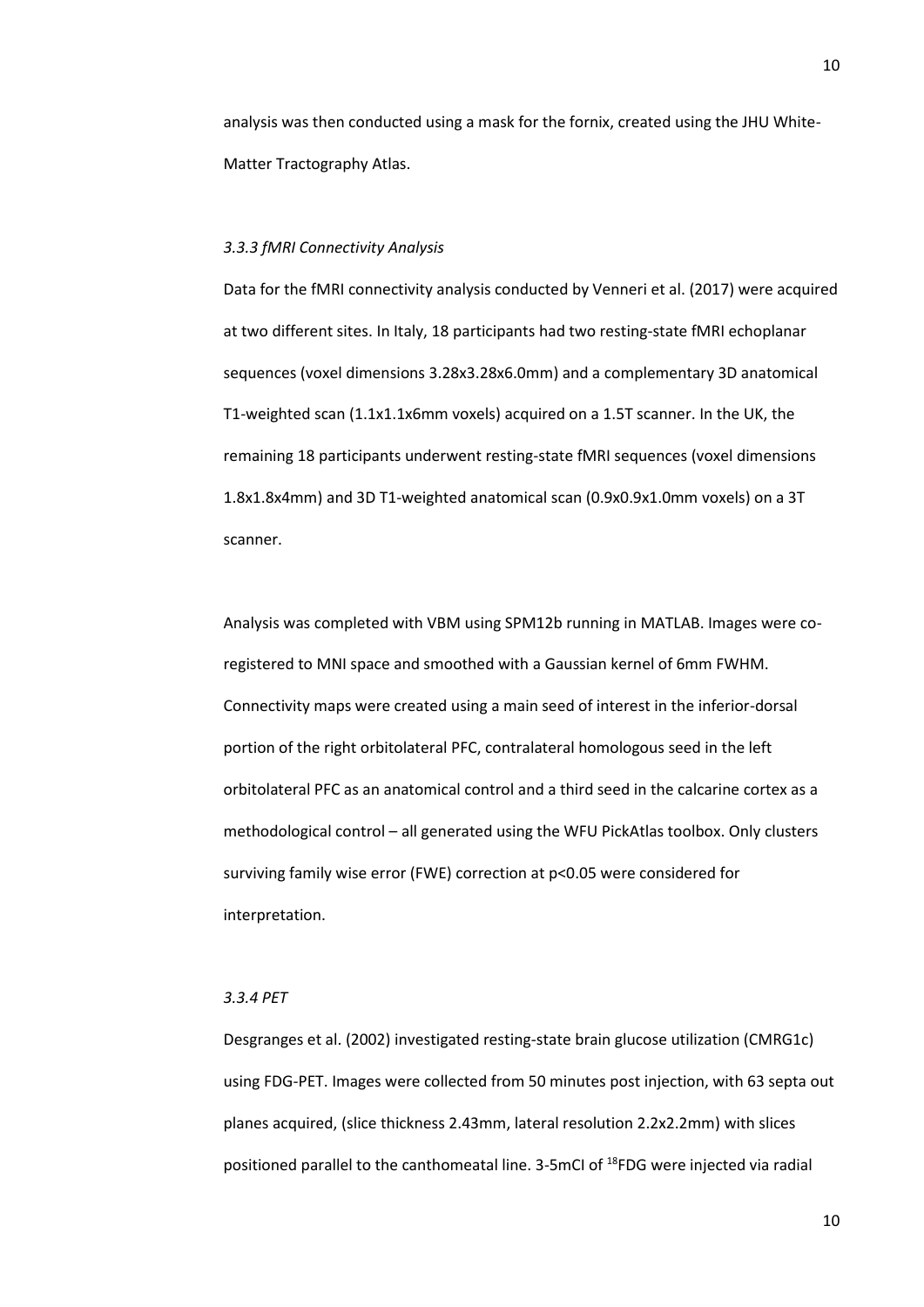artery catheter and serial sampling used to determine the time course of  $^{18}$ FDG in plasma and average plasma glucose. CMRG1c values were normalised using the cerebellar vermis as a control region. Images were process using SPM99 in MATLAB, coregistered to a Talairach atlas and smoothed using a 3D Gaussian filter of 14mm. Only voxels with normalised CMRG1c values above 40% of the mean for the whole brain were selected for analysis. A hypothesis-driven ROI analysis was completed, including the right PFC and left hippocampal region, with clusters considered as significant at p<0.05, corrected for multiple tests using the small volume corrections routine of SPM99. To test specificity of the results, a further whole brain analysis was completed, with significance threshold of uncorrected p<0.01.

### *3.3.5 SPECT*

Reed et al. (1993) used SPECT to measure regional cerebral blood flow (rCBF), using the tracer <sup>123</sup>I N-isopropyl-p-iodoamphetamine (IMP). Images were collected from 10 minutes after injection of a 5mCi bolus of IMP. Two tomographic levels were studies for 20 minutes each, corresponding to 5 and 7cm above and parallel to the orbitomeatal line. A ROI approach was used to investigate frontal cortex, orbitofrontal cortex (OFC), parietal, temporal and occipital cortices. rCBF values (activity/mm<sup>2</sup>) were normalised using the occipital cortex as control. No information was provided regarding coregistration or smoothing.

### *3.4 Central Findings*

Measures of volume, connectivity, perfusion and metabolism of medial temporal structures all correlated negatively with measures of false memory, although there was no consensus regarding lateralisation. In terms of structural imaging, the volume of both hippocampal formation and amygdala correlated negatively with intrusions and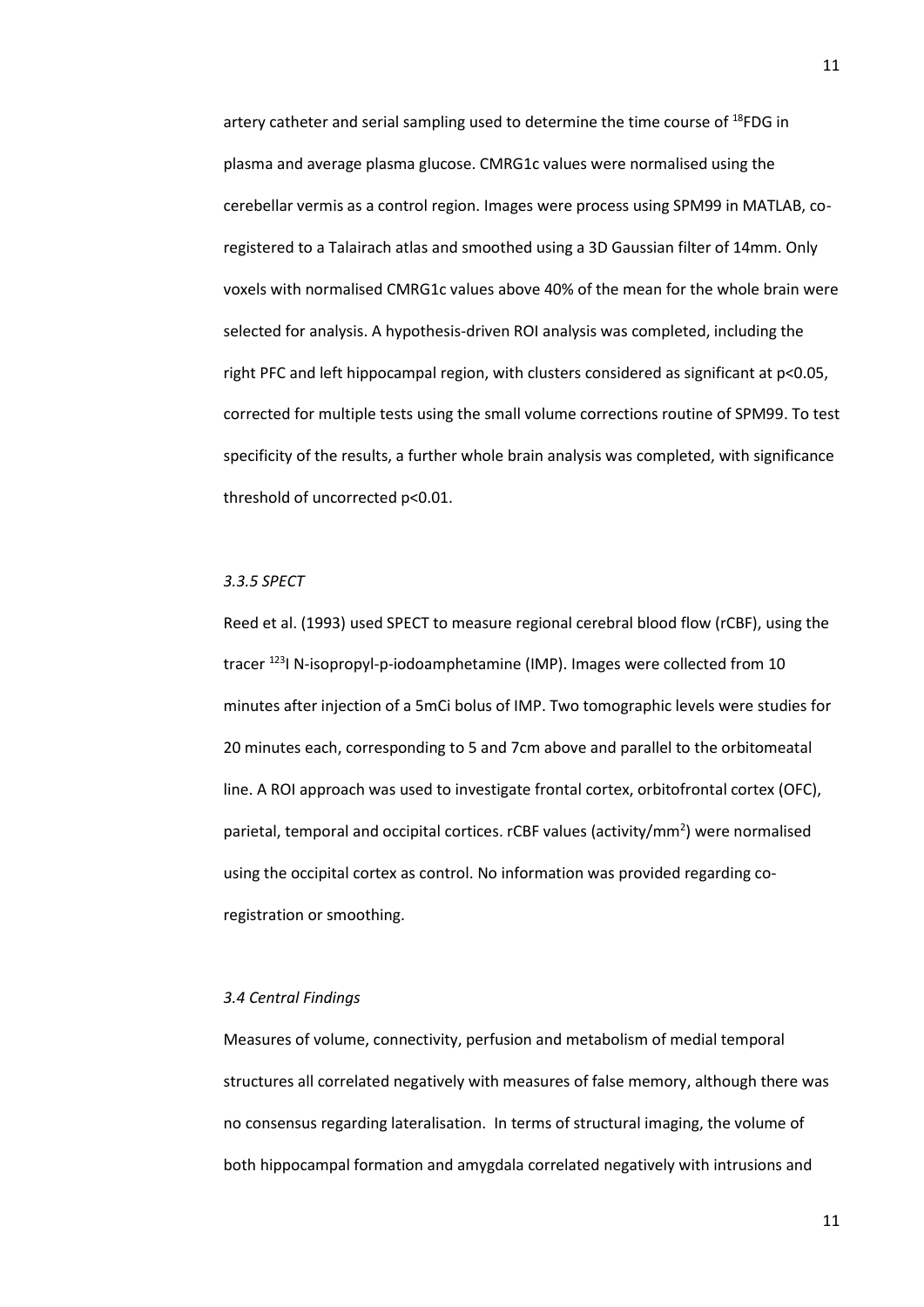false positive errors respectively (Deweer et al., 1995), and the volume of the bilateral medial temporal lobe and right middle temporal gyrus correlated negatively with confabulation (Lee et al., 2009). Functional imaging also revealed findings related to MTL regions, with reduced connectivity between right OFC and right hippocampus and uncus and between left OFC and left parahippocampal and fusiform gyri in those patients with confabulation (Venneri et al., 2017). Further, hypoperfusion of the right temporal lobe correlated with false positive errors (Reed et al., 1993), and hypometabolism in left entorhinal and left perirhinal regions correlated with intrusion errors (Desgranges et al., 2002).

Three studies had findings related to prefrontal regions, with anterior cingulate volume correlating negatively with confabulation (Lee et al., 2009) and hypometabolism in the right dorsolateral PFC correlating with intrusion errors (Desgranges et al., 2002). Findings related to connectivity of the PFC varied according to laterality, with increased connectivity of the left OFC (with right PFC and anterior cingulate), and reduced connectivity of right OFC (with MTL) in those with confabulations (Venneri et al., 2017).

### **4. Discussion**

The small number of studies identified by this review and their significant heterogeneity both in terms of false memory measure and imaging methodology means that the results should be interpreted with caution. With these qualifications in mind however, there are some notable patterns in the data, and these findings overlap with neuroimaging data of false memory and confabulation in non-AD populations to implicate both MTL and PFC dysfunction in the generation of false memories. Neuroimaging studies that have investigated false memory in non-AD populations have shown reduced MTL activity and increased PFC activity (including right dorsolateral PFC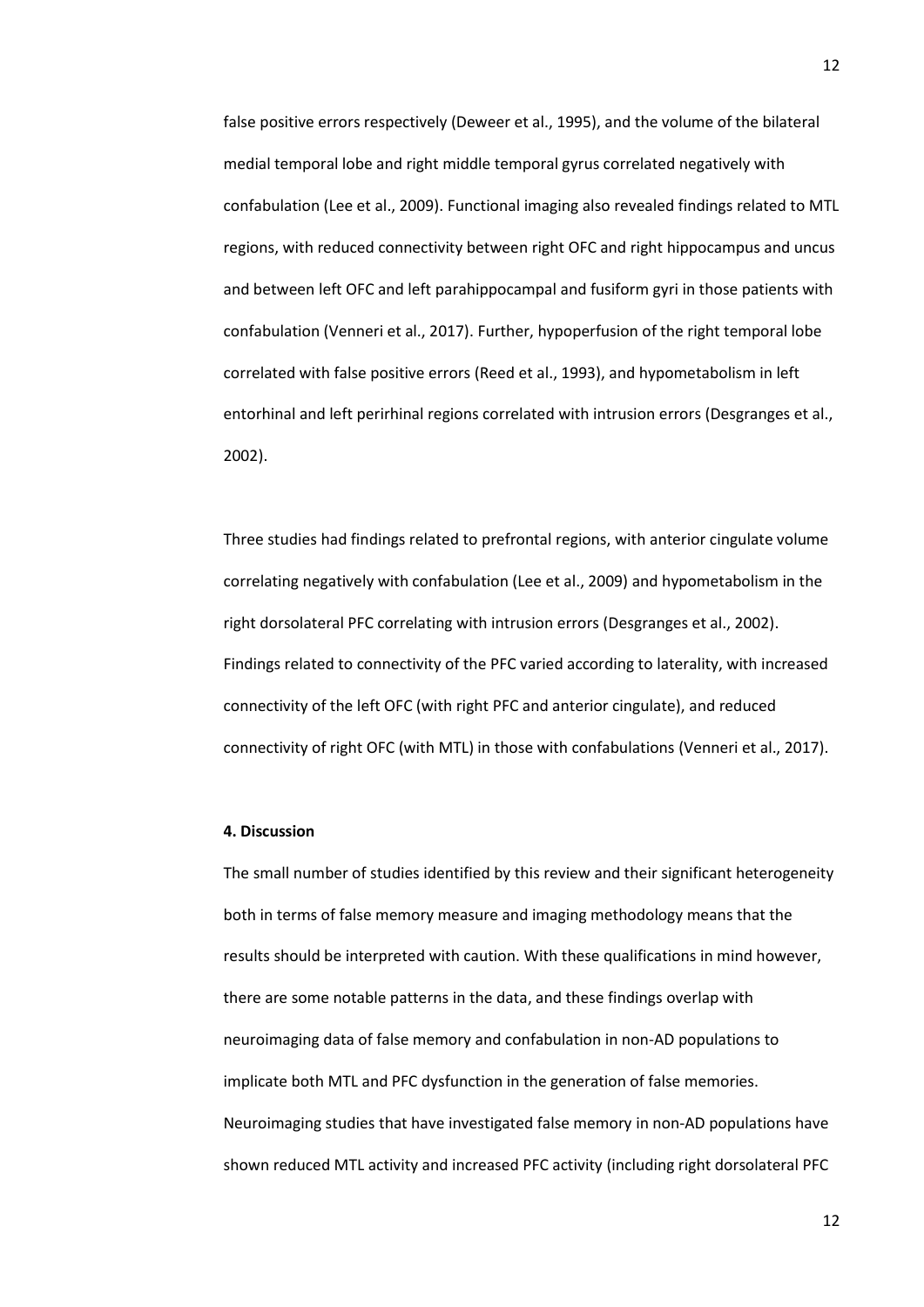and anterior cingulate) during retrieval of false versus true memories (see Dennis et al. (2015)). The finding of reduced metabolism and connectivity of PFC regions in those with false memory (Desgranges et al., 2002; Venneri et al., 2017) superficially conflicts with the evidence base, but changes due to age-related structural and functional decline may be relevant here. Older adults similarly show reduced MTL function in false memory, with a more mixed picture of PFC involvement (see Devitt and Schacter (2016)). Indeed, similar to the findings of Venneri et al. (2017), older adults have been shown to be more prone to false alarms when they fail to recruit frontoparietal networks (Fandakova et al., 2015). Reduced connectivity between right OFC and MTL (Venneri et al., 2017) could also lead to confabulation through dysfunction of the reality-monitoring mechanism suggested by Schnider (2003), whereby the posterior OFC suppresses activated memories not related to ongoing reality. Clearly, both MTL and PFC are large anatomical areas containing multiple structures with their own distinct functions and connected neural networks. However, due to a lack of replicated findings related to any one of these regions, in the current review it is difficult to draw any more specific conclusions.

### *4.1 Methodological issues*

There are some relatively significant limitations within the reviewed studies which further impact on the strength of these findings. Over half of the papers received a 'weak' quality rating on risk of bias assessment. The majority of studies had a small sample size and may have been underpowered to detect differences and, significantly, the majority of studies did not report either medication status or medical or psychiatric history of participants. Of note, the study with the largest sample size ( $n = 40$ ) found no significant relationship between hippocampal volume and intrusions (Weiner et al., 2011). Sample selection was an issue in three studies, as Flanagan et al. (2016) included largely early onset cases of AD, which may affect generalisability of results. Reed et al.

13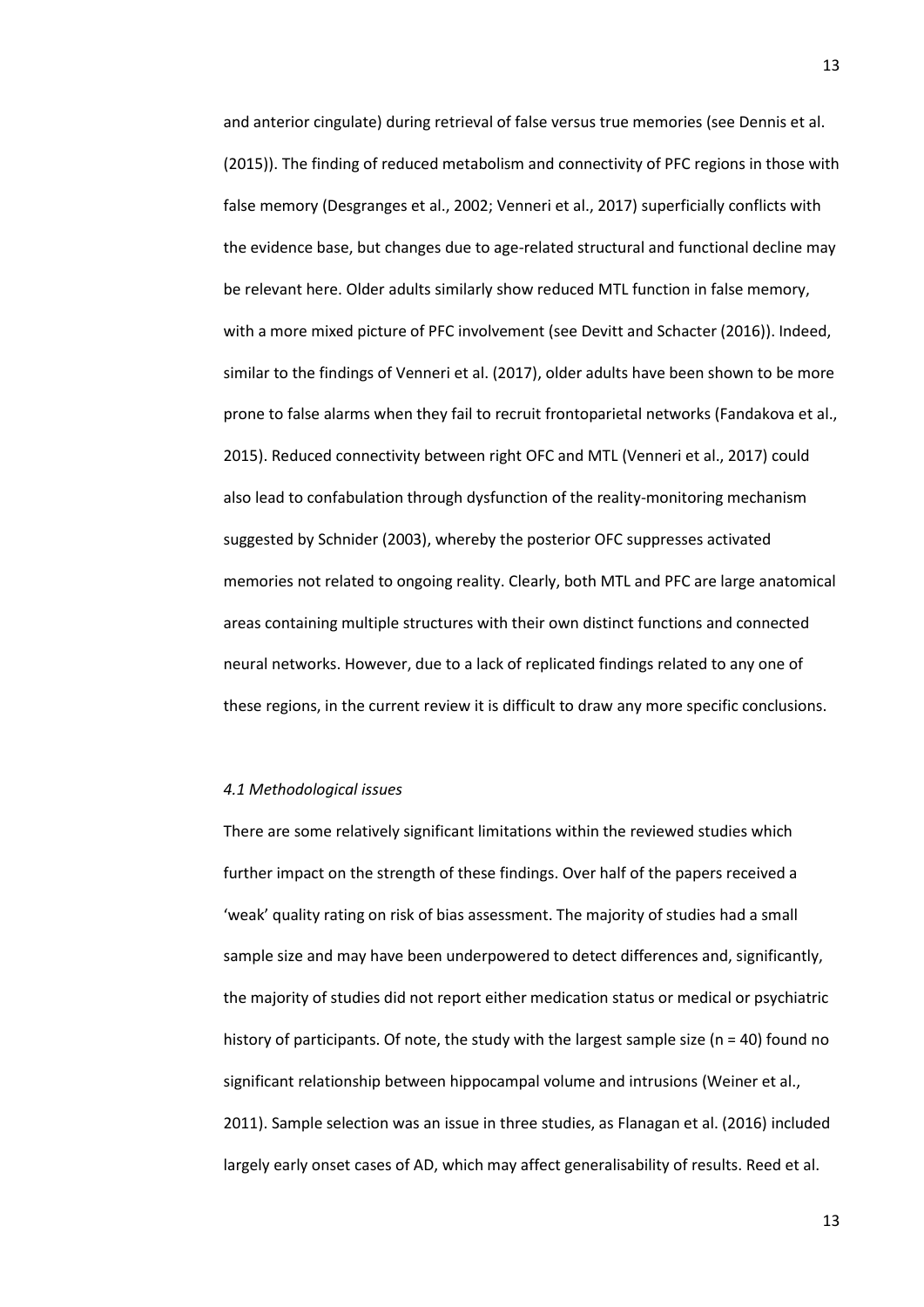(1993) included two patients with clinical depression, and Lee et al. (2009) included 13 patients with delusions. Neither Reed et al. (1993) nor Lee et al. (2009) recorded any control for these clear potential confounders during analysis. Indeed, few studies ( $n = 2$ ) controlled for any potential confounders (age, gender, general cognitive function, attention, executive functioning). Not controlling for baseline measures of cognitive function could particularly lead to misinterpretation of the results of the structural imaging studies (Deweer et al., 1995; Lee et al., 2009), where overall disease severity could be a significant factor related to both reduced medial temporal volume and increase in false memories. There is also cause for concern regarding interpretation of some of the reported p values, as only three of the studies corrected for multiple comparisons, despite the fact that only four of the studies were hypothesis-driven.

Methodological issues were also identified in relation to neuroimaging protocols. All of the studies involved co-registration of images to a pre-existing template, apart from Deweer et al. (1995) and Reed et al. (1993) who both completed their scanning in the early 1990s, prior to significant recent developments in neuroimaging analysis. However, several different templates were used and none of the studies assessed the precision of co-registration, and this is particularly relevant for study of small structures such as the parahippocampal gyrus (Venneri et al. (2017)). Further, none of the studies reported methods to account for head motion, which could have affected image quality.

#### *4.2 Limitations*

The main limitations of this review, as discussed previously, are the small number of studies and the significant heterogeneity, which makes it difficult to meaningfully extrapolate from the results. It is also true that by using a broad definition of false memory (to include false recognition, intrusion and confabulation) we have introduced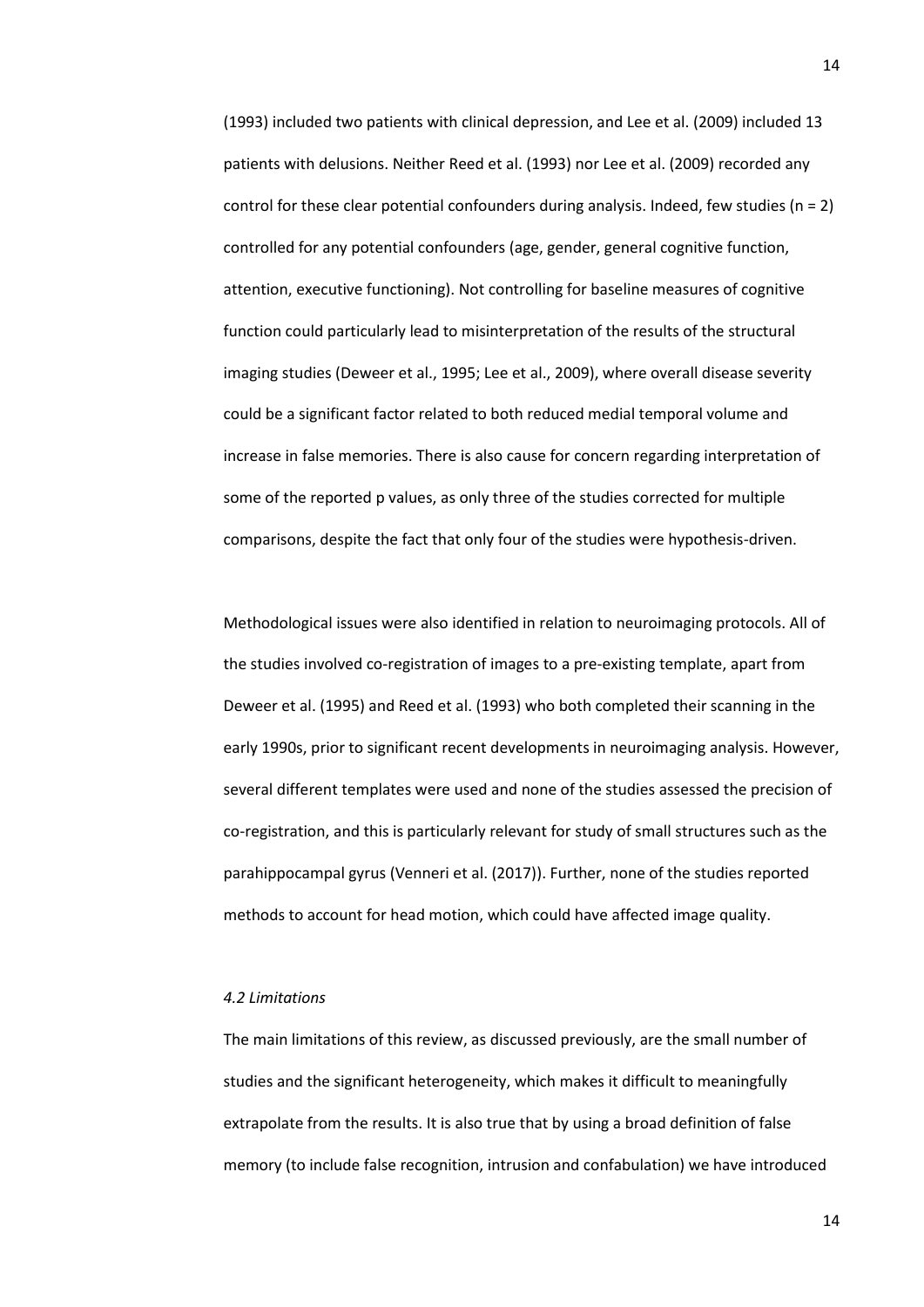further heterogeneity. However, it is generally acknowledged that these phenomena share similar underlying mechanisms (Mendez and Fras, 2011; Van Damme and d'Ydewalle, 2010).

The current review focused solely on neuroimaging correlates, without including other studies of neural correlates (e.g. – electroencephalography) or neuropsychological correlates of false memory. While strict inclusion and exclusion criteria are a strength of this review, this led to the exclusion of studies in which AD participants were combined with MCI or control participants, which could have contained interesting insights. The exclusion of grey literature means that this review has missed unpublished results, which are more likely to have non-significant findings.

### *4.3 Recommendation for future study*

Given the limited number of studies identified by this review, further investigation of the neural correlates of false memory in AD is clearly warranted to assess the replicability of the above findings. Suggestions for further study are outlined in Figure 2.

### *4.4 Conclusions*

Few studies have explored the neuroimaging correlates of false memory in AD. This review provides initial support for pre-existing hypotheses that the MTL-PFC network of recollection, familiarity and veracity monitoring is involved in false memory generation in AD. However, further study is necessary to assess replicability of results.

### **Acknowledgements**

This research was supported by the National Institute for Health Research University College London Hospitals Biomedical Research Centre.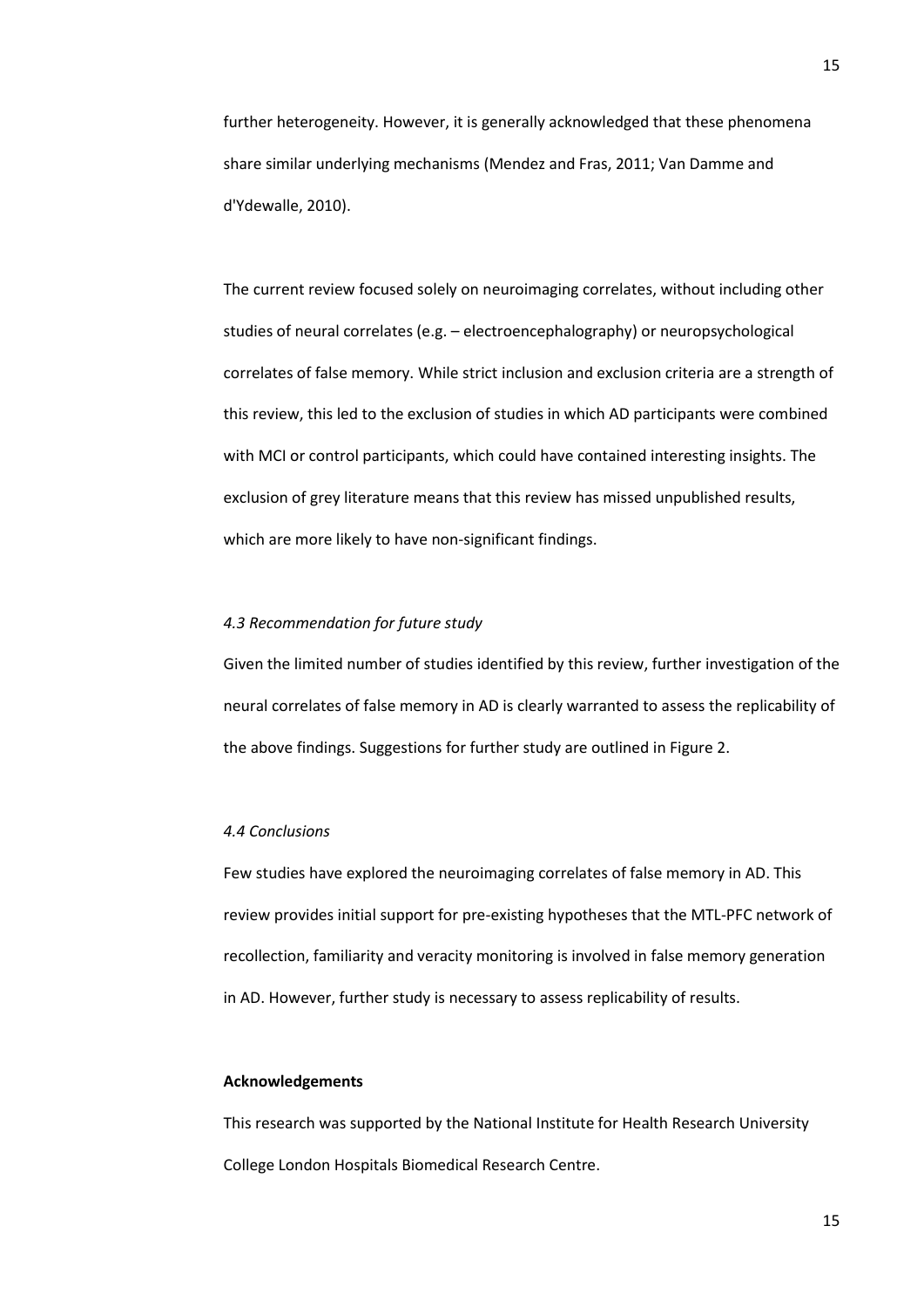#### **Conflicts of interest**

None to report.

### **References**

Abe, N., Fujii, T., Nishio, Y., Iizuka, O., Kanno, S., Kikuchi, H., Takagi, M., Hiraoka, K., Yamasaki, H., Choi, H., 2011. False item recognition in patients with Alzheimer's disease. Neuropsychologia. 49, 1897-1902. doi: 10.1016/j.neuropsychologia.2011.03.015. Attali, E., De Anna, F., Dubois, B., Barba, G.D., 2008. Confabulation in Alzheimer's disease: poor encoding and retrieval of over-learned information. Brain. 132, 204-212. doi: 10.1093/brain/awn241.

Balota, D.A., Cortese, M.J., Duchek, J.M., Adams, D., Roediger III, H.L., McDermott, K.B., Yerys, B.E., 1999. Veridical and false memories in healthy older adults and in dementia of the Alzheimer's type. Cogn. Neuropsychol. 16, 361-384. doi:

10.1080/026432999380834.

Budson, A.E., Daffner, K.R., Desikan, R., Schacter, D.L., 2000. When false recognition is unopposed by true recognition: Gist-based memory distortion in Alzheimer's disease. Neuropsychology. 14, 277-287. doi: 10.1037//0894-4105.14.2.277.

Budson, A.E., Desikan, R., Daffner, K.R., Schacter, D.L., 2001. Perceptual false recognition in Alzheimer's disease. Neuropsychology. 15, 230-243. doi: 10.1037//0894-

4105.15.2.230.

Budson, A.E., Simons, J.S., Sullivan, A.L., Beier, J.S., Solomon, P.R., Scinto, L.F., Daffner, K.R., Schacter, D.L., 2004. Memory and emotions for the september 11, 2001, terrorist attacks in patients with Alzheimer's disease, patients with mild cognitive impairment, and healthy older adults. Neuropsychology. 18, 315-327. doi: 10.1037/0894- 4105.18.2.315.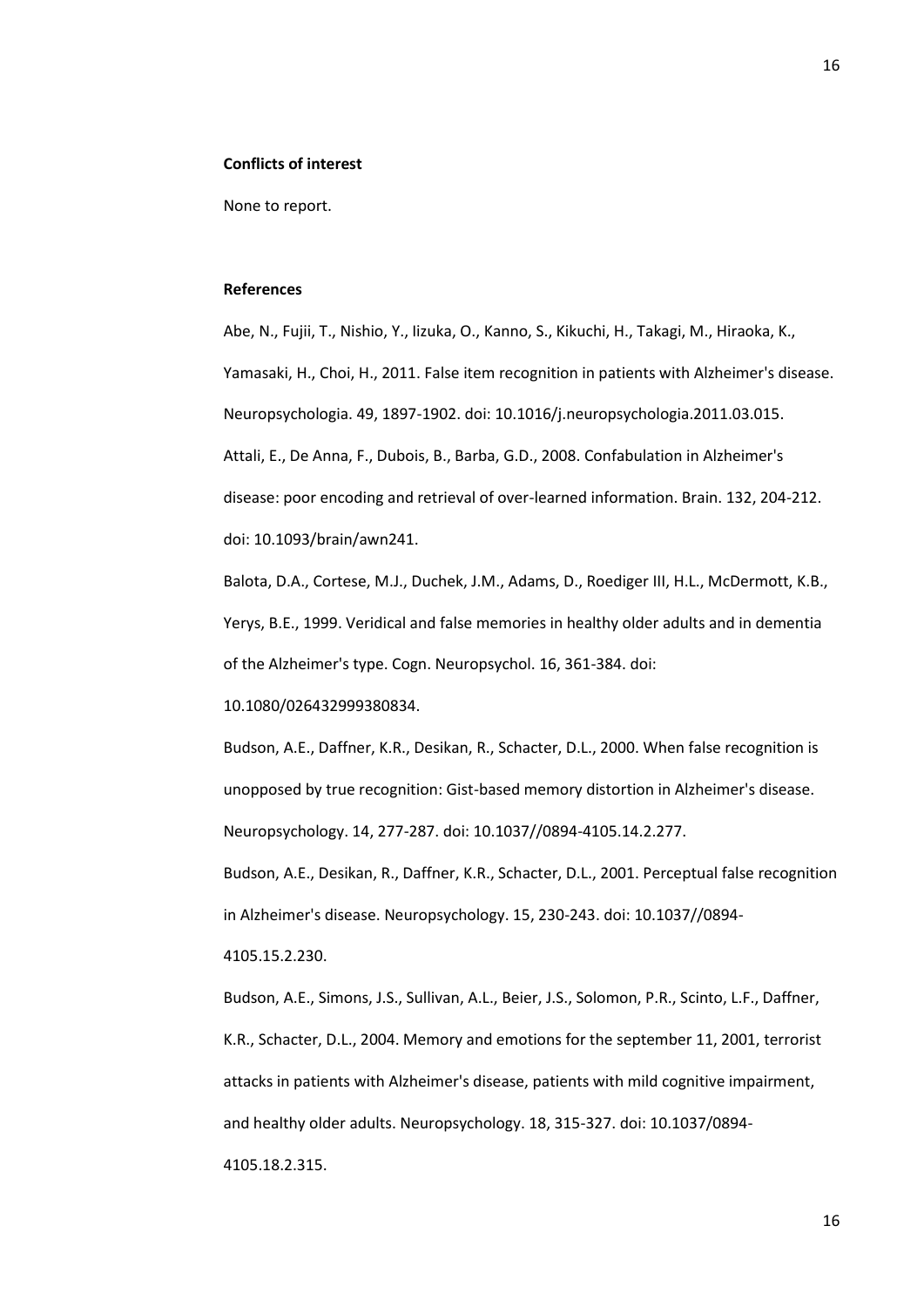Budson, A.E., Simons, J.S., Waring, J.D., Sullivan, A.L., Hussoin, T., Schacter, D.L., 2007. Memory for the September 11, 2001, terrorist attacks one year later in patients with Alzheimer's disease, patients with mild cognitive impairment, and healthy older adults. Cortex. 43, 875-888. doi: 10.1016/S0010-9452(08)70687-7.

Budson, A.E., Sullivan, A.L., Daffner, K.R., Schacter, D.L., 2003. Semantic versus phonological false recognition in aging and Alzheimer's disease. Brain Cogn. 51, 251-261. doi: 10.1016/S0278-2626(03)00030-7.

Budson, A.E., Sullivan, A.L., Mayer, E., Daffner, K.R., Black, P.M., Schacter, D.L., 2002. Suppression of false recognition in Alzheimer's disease and in patients with frontal lobe lesions. Brain. 125, 2750-2765. doi: 10.1093/brain/awf277.

Cabeza, R., Rao, S.M., Wagner, A.D., Mayer, A.R., Schacter, D.L., 2001. Can medial temporal lobe regions distinguish true from false? An event-related functional MRI study of veridical and illusory recognition memory. Proc. Natl. Acad. Sci. U. S. A. 98, 4805- 4810. doi: 10.1073/pnas.081082698.

Csernansky, J., Joshi, S., Wang, L., Haller, J., Gado, M., Miller, J., Grenander, U., Miller, M., 1998. Hippocampal morphometry in schizophrenia by high dimensional brain mapping. Proc. Natl. Acad. Sci. U. S. A. 95, 11406-11411. doi: 10.1073/pnas.95.19.11406. Dalla Barba, G., La Corte, V., 2015. A neurophenomenological model for the role of the hippocampus in temporal consciousness. Evidence from confabulation. Front. Behav. Neurosci. 9, 218. doi: 10.3389/fnbeh.2015.00218.

Dalla Barba, G., Nedjam, Z., Dubois, B., 1999. Confabulation, executive functions, and source memory in Alzheimer's disease. Cogn. Neuropsychol. 16, 385-398. doi: 10.1080/026432999380843.

Dennis, N.A., Bowman, C.R., Turney, I.C., 2015. Functional neuroimaging of false memories, in: Addis, D.R., Barense, M., Duarte, A. (Eds.), The Wiley Handbook on the Cognitive Neuroscience of Memory, Chichester, UK, pp. 150-171.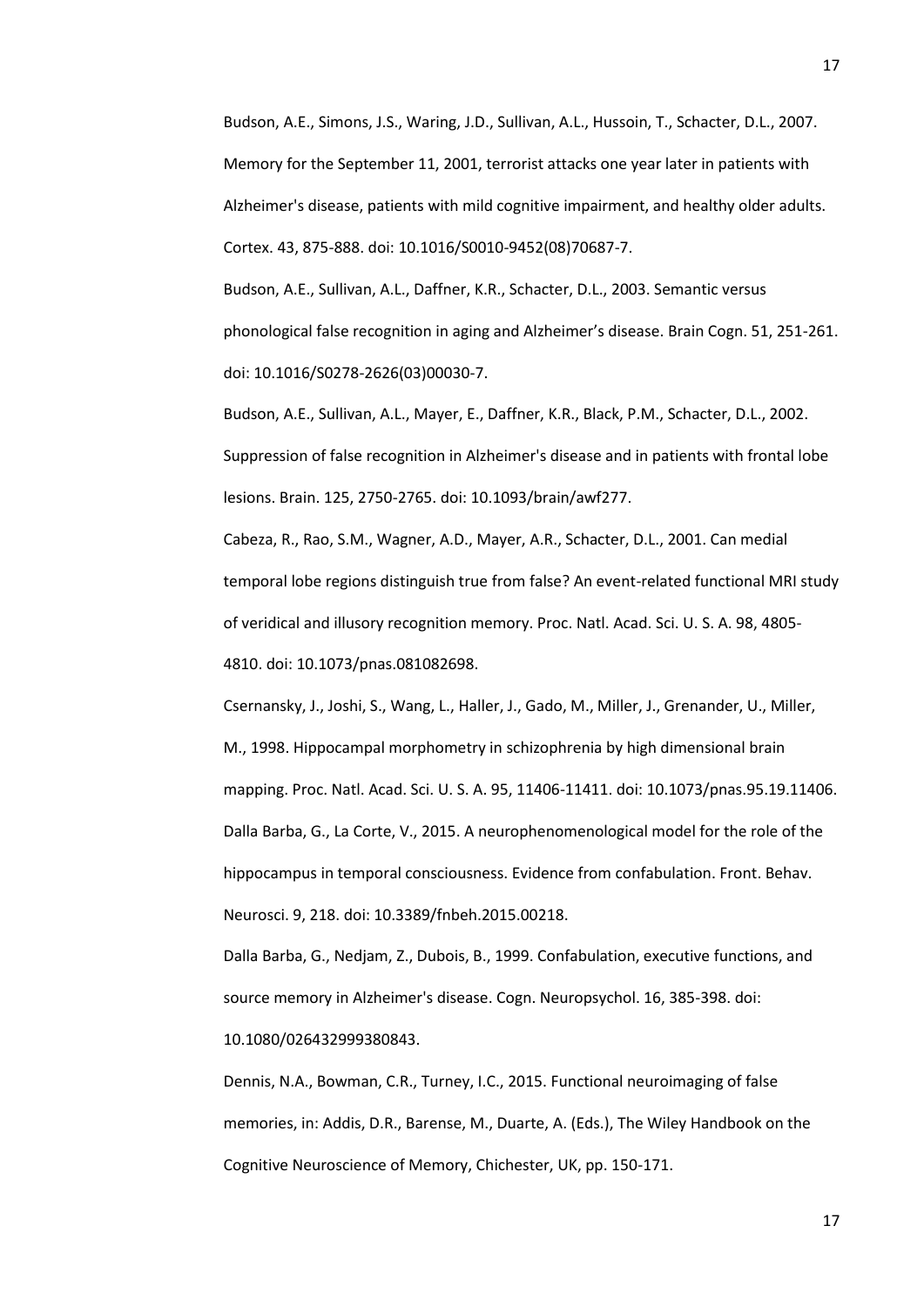Desgranges, B., Baron, J.-C., Giffard, B., Chételat, G., Lalevée, C., Viader, F., de la Sayette, V., Eustache, F., 2002. The neural basis of intrusions in free recall and cued recall: a PET study in Alzheimer's disease. Neuroimage. 17, 1658-1664. doi: 10.1006/nimg.2002.1289. Devitt, A.L., Schacter, D.L., 2016. False memories with age: Neural and cognitive underpinnings. Neuropsychologia. 91, 346-359. doi:

10.1016/j.neuropsychologia.2016.08.030.

Deweer, B., Lehericy, S., Pillon, B., Baulac, M., Chiras, J., Marsault, C., Agid, Y., Dubois, B., 1995. Memory disorders in probable Alzheimer's disease: the role of hippocampal atrophy as shown with MRI. J. Neurol. Neurosurg. Psychiatry. 58, 590-597. doi: 10.1136/jnnp.58.5.590.

Fandakova, Y., Lindenberger, U., Shing, Y.L., 2015. Maintenance of youth-like processing protects against false memory in later adulthood. Neurobiol. Aging. 36, 933-941. doi: 10.1016/j.neurobiolaging.2014.10.022.

Flanagan, E.C., Wong, S., Dutt, A., Tu, S., Bertoux, M., Irish, M., Piguet, O., Rao, S., Hodges, J.R., Ghosh, A., 2016. False recognition in behavioral variant frontotemporal dementia and Alzheimer's disease—disinhibition or amnesia? Front. Aging Neurosci. 8, 177. doi: 10.3389/fnagi.2016.00177.

Fox, L.S., Olin, J.T., Erblich, J., Ippen, C.G., Schneider, L.S., 1998. Severity of cognitive impairment in Alzheimer's disease affects list learning using the California Verbal Learning Test (CVLT). Int. J. Geriatr. Psychiatry. 13, 544-549. doi: 10.1002/(SICI)1099- 1166(199808)13:8<544::AID-GPS821>3.0.CO;2-N.

Freeborough, P.A., Fox, N.C., 1997. The boundary shift integral: an accurate and robust measure of cerebral volume changes from registered repeat MRI. IEEE Trans. Med. Imaging. 16, 623-629. doi: 10.1109/42.640753.

Gallo, D.A., 2010. False memories and fantastic beliefs: 15 years of the DRM illusion. Mem. Cognit. 38, 833-848. doi: 10.3758/MC.38.7.833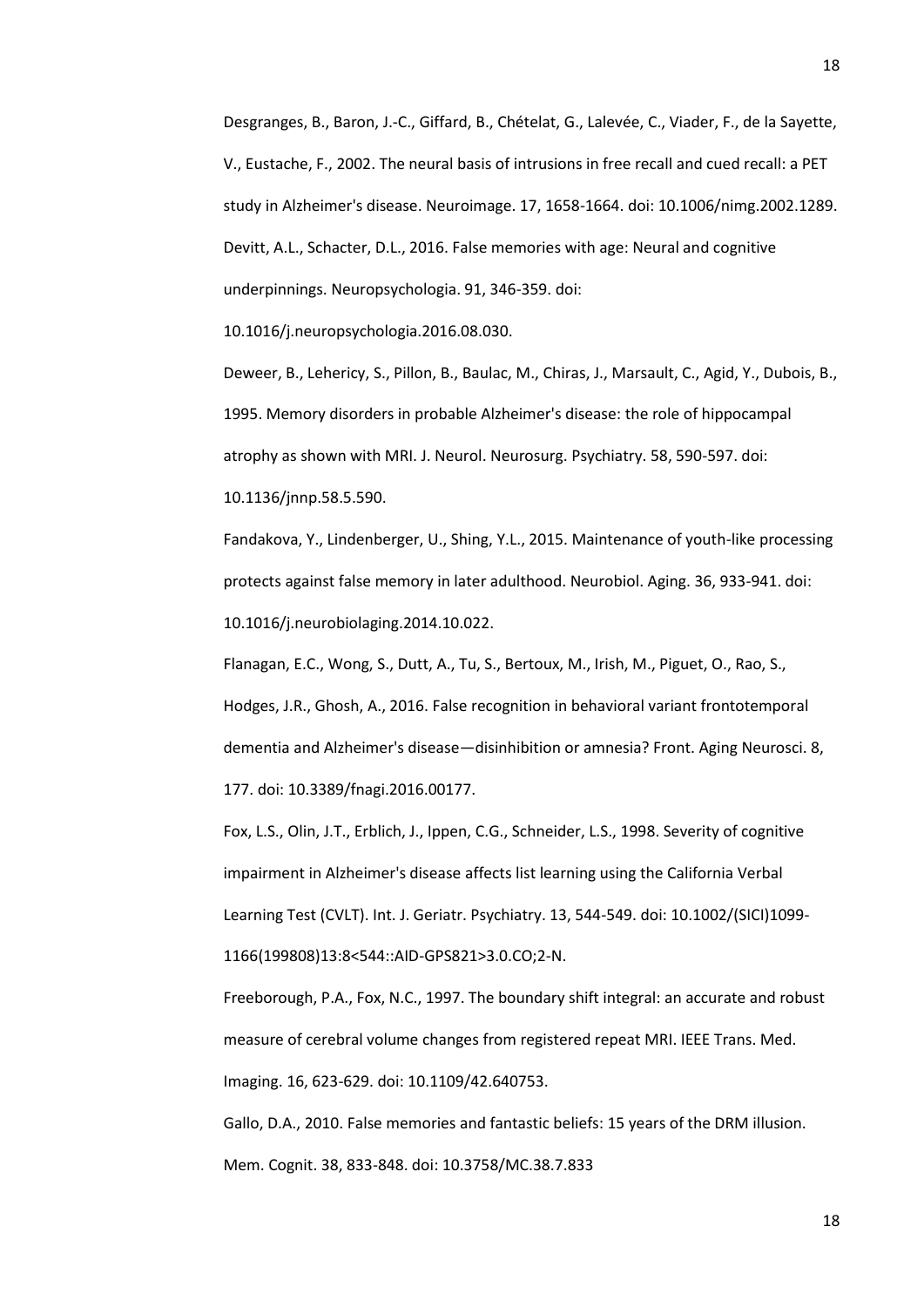Gallo, D.A., Sullivan, A.L., Daffner, K.R., Schacter, D.L., Budson, A.E., 2004. Associative recognition in Alzheimer's disease: evidence for impaired recall-to-reject.

Neuropsychology. 18, 556-563. doi: 10.1037/0894-4105.18.3.556.

Gilboa, A., Moscovitch, M., 2002. The cognitive neuroscience of confabulation: A review and a model, in: Baddeley, A.D., Kopelman, M.D., Wilson, B.A. (Eds.), Handbook of Memory Disorders, Chichester, UK, pp. 315-342.

Gilboa, A., Moscovitch, M., 2017. Ventromedial prefrontal cortex generates pre-stimulus theta coherence desynchronization: a schema instantiation hypothesis. Cortex. 87, 16- 30. doi: 10.1016/j.cortex.2016.10.008.

Gold, C.A., Budson, A.E., 2008. Memory loss in Alzheimer's disease: implications for development of therapeutics. Expert. Rev. Neurother. 8, 1879-1891. doi:

10.1586/14737175.8.12.1879.

Grober, E., Buschke, H., 1987. Genuine memory deficits in dementia. Dev. Neuropsychol. 3, 13-36. doi: 10.1080/87565648709540361.

Kern, R.S., Van Gorp, W.G., Cummings, J.L., Brown, W.S., Osato, S.S., 1992.

Confabulation in Alzheimer's disease. Brain Cogn. 19, 172-182. doi: 10.1016/0278-

2626(92)90043-L.

Kim, H., Cabeza, R., 2006. Differential contributions of prefrontal, medial temporal, and sensory-perceptual regions to true and false memory formation. Cereb. Cortex. 17,

2143-2150. doi: 10.1093/cercor/bhl122.

Lamberty, G.J., Kennedy, C.M., Flashman, L.A., 1995. Clinical utility of the CERAD word list memory test. Appl. Neuropsychol. 2, 170-173. doi:

10.1080/09084282.1995.9645357.

Lee, E., Kinomura, S., Meguro, K., Akanuma, K., Meguro, M., Fukuda, H., 2009. Confabulations on episodic and semantic memory questions are associated with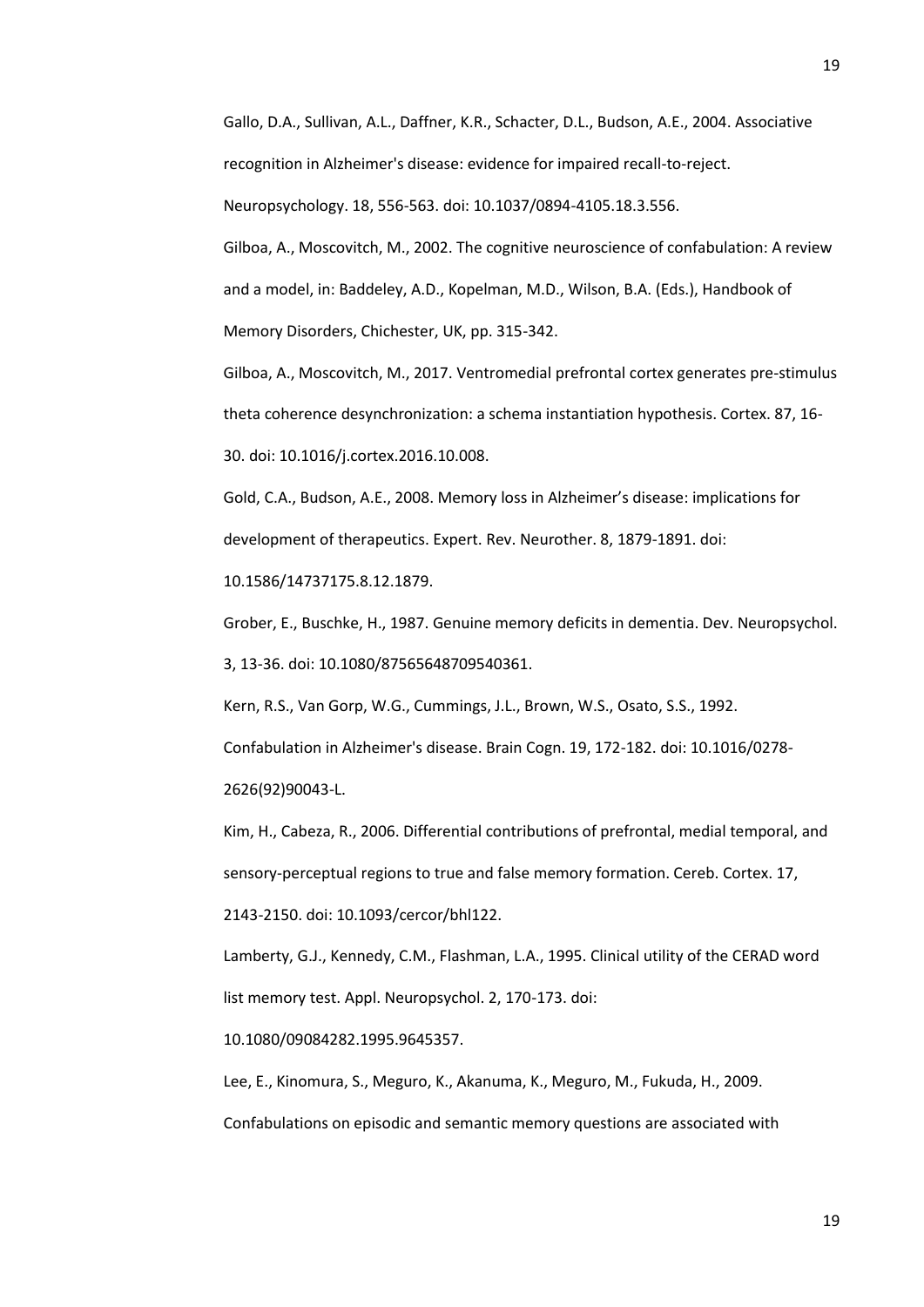different neurologic backgrounds in Alzheimer disease. Cogn. Behav. Neurol. 22, 81-88. doi: 10.1097/WNN.0b013e3181a7226c.

Malone, C., Deason, R.G., Palumbo, R., Heyworth, N., Tat, M., Budson, A.E., 2019. False memories in patients with mild cognitive impairment and mild Alzheimer's disease dementia: Can cognitive strategies help? J. Clin. Exp. Neuropsychol. 41, 204-218. doi: 10.1080/13803395.2018.1513453.

Melo, B., Winocur, G., Moscovitch, M., 1999. False recall and false recognition: An examination of the effects of selective and combined lesions to the medial temporal lobe/diencephalon and frontal lobe structures. Cogn. Neuropsychol. 16, 343-359. doi: 10.1080/026432999380825.

Mendez, M., Fras, I., 2011. The false memory syndrome: Experimental studies and comparison to confabulations. Med. Hypotheses. 76, 492-496. doi:

10.1016/j.mehy.2010.11.033.

Mills, V.M., Karas, A., Alexander, M.P., 2006. Outpatient rehabilitation of patients with chronic cognitive impairments after ruptured anterior communicating artery aneurysms reduces the burden of care: a pilot study. Brain Inj. 20, 1183-1188. doi:

10.1080/02699050600983172.

Moher, D., Liberati, A., Tetzlaff, J., Altman, D.G., Group, P., 2009. Preferred reporting items for systematic reviews and meta-analyses: the PRISMA statement. PLoS Med. 6, e1000097. doi: 10.1371/journal.pmed.1000097.

Morris, J., Swier-Vosnos, A., Woodworth, C., Umfleet, L.G., Czipri, S., Kopald, B., 2014. Development of alternate paragraphs for the Logical Memory subtest of the Wechsler Memory Scale-IV. Appl. Neuropsychol. Adult. 21, 143-147. doi:

10.1080/09084282.2013.780172.

Osterrieth, P.A., 1944. Le test de copie d'une figure complexe; contribution a l'etude de la perception et de la memoire. Arch. Psychol. 30, 206-356.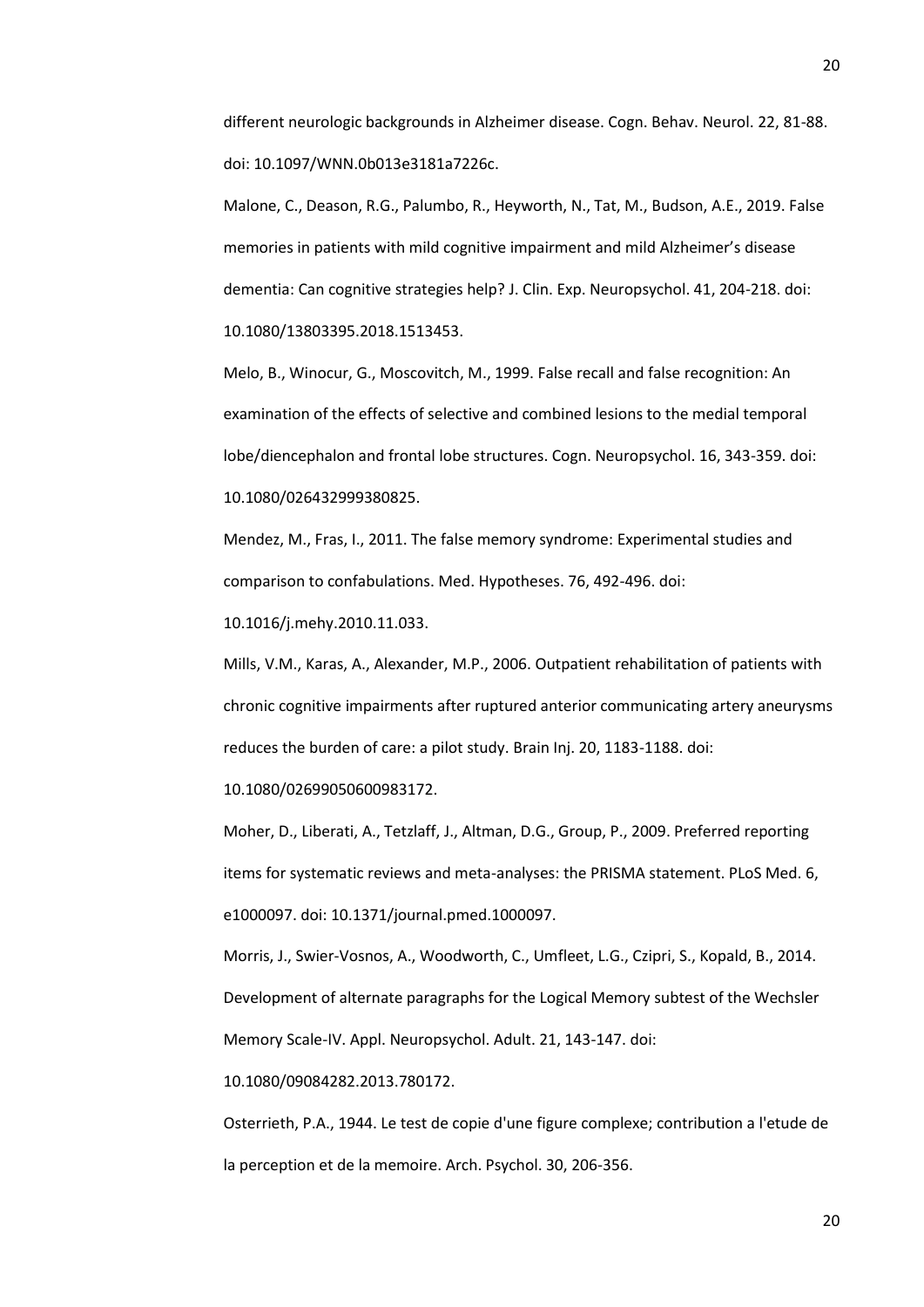Reed, B.R., Jagust, W.J., Coulter, L., 1993. Anosognosia in Alzheimer's disease: relationships to depression, cognitive function, and cerebral perfusion. J. Clin. Exp. Neuropsychol. 15, 231-244. doi: 10.1080/01688639308402560.

Rey, A., 1941. L'examen psychologique dans les cas d'encéphalopathie traumatique.(Les problems.). Arch. Psychol. 28, 215-285.

Roediger, H.L., McDermott, K.B., 1995. Creating false memories: Remembering words not presented in lists. J. Exp. Psychol. Learn. Mem. Cogn. 21, 803-814.

Schacter, D.L., 1999. The seven sins of memory: Insights from psychology and cognitive neuroscience. Am. Psychol. 54, 182-203. doi: 10.1037/0003-066X.54.3.182.

Schmidt, M., 1996. Rey auditory verbal learning test: A handbook. Western Psychological Services., Los Angeles, CA.

Schnider, A., 2001. Spontaneous confabulation, reality monitoring, and the limbic system—a review. Brain Res. Rev. 36, 150-160. doi: 10.1016/S0165-0173(01)00090-X. Schnider, A., 2003. Spontaneous confabulation and the adaptation of thought to ongoing reality. Nat. Rev. Neurosci. 4, 662-671. doi: 10.1038/nrn1179. Seltzer, B., Vasterling, J.J., Yoder, J., Thompson, K.A., 1997. Awareness of deficit in Alzheimer's disease: relation to caregiver burden. Gerontologist. 37, 20-24. doi: 10.1093/geront/37.1.20.

Steeman, E., Abraham, I.L., Godderis, J., 1997. Risk profiles for institutionalization in a cohort of elderly people with dementia or depression. Arch. Psychiatr. Nurse. 11, 295- 303. doi: 10.1016/S0883-9417(97)80002-7.

Thomas, B.H., Ciliska, D., Dobbins, M., Micucci, S., 2004. A process for systematically reviewing the literature: providing the research evidence for public health nursing interventions. Worldviews Evid. Based Nurs. 1, 176-184. doi: 10.1111/j.1524- 475X.2004.04006.x.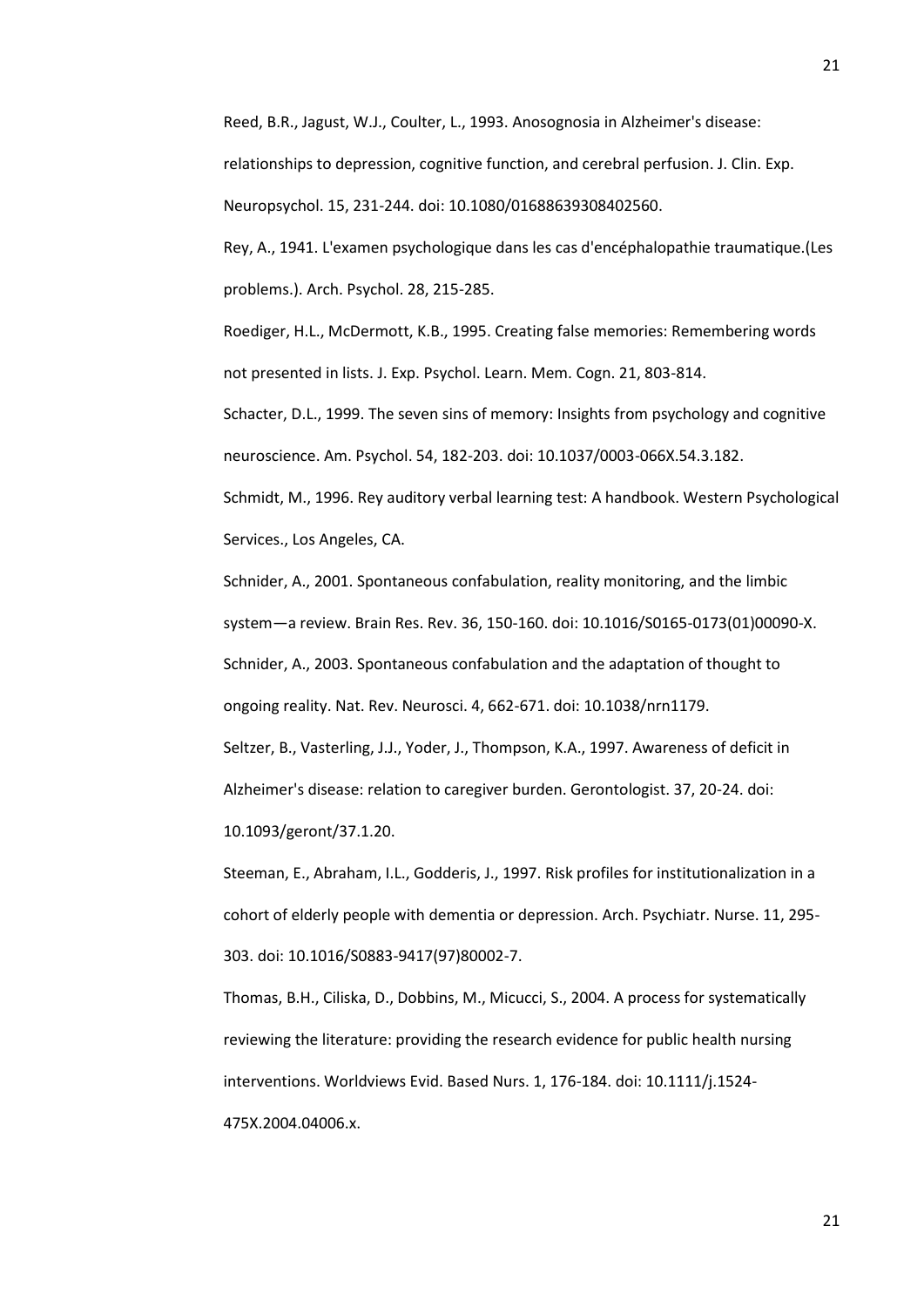Van Damme, I., d'Ydewalle, G., 2010. Confabulation versus experimentally induced false memories in Korsakoff patients. J. Neuropsychol. 4, 211-230. doi:

10.1348/174866409X478231.

Venneri, A., Mitolo, M., De Marco, M., 2017. The network substrate of confabulatory tendencies in Alzheimer's disease. Cortex. 87, 69-79. doi: 10.1016/j.cortex.2016.08.015. Warren, D.E., Jones, S.H., Duff, M.C., Tranel, D., 2014. False recall is reduced by damage to the ventromedial prefrontal cortex: Implications for understanding the neural correlates of schematic memory. J. Neurosci., 7677-7682. doi:

10.1523/JNEUROSCI.0119-14.2014

Weiner, M.W., Sadowsky, C., Saxton, J., Hofbauer, R.K., Graham, S.M., Yu, S.Y., Li, S., Hsu, H.-A., Suhy, J., Fridman, M., 2011. Magnetic resonance imaging and neuropsychological results from a trial of memantine in Alzheimer's disease. Alzheimers Dement. 7, 425-435. doi: 10.1016/j.jalz.2010.09.003.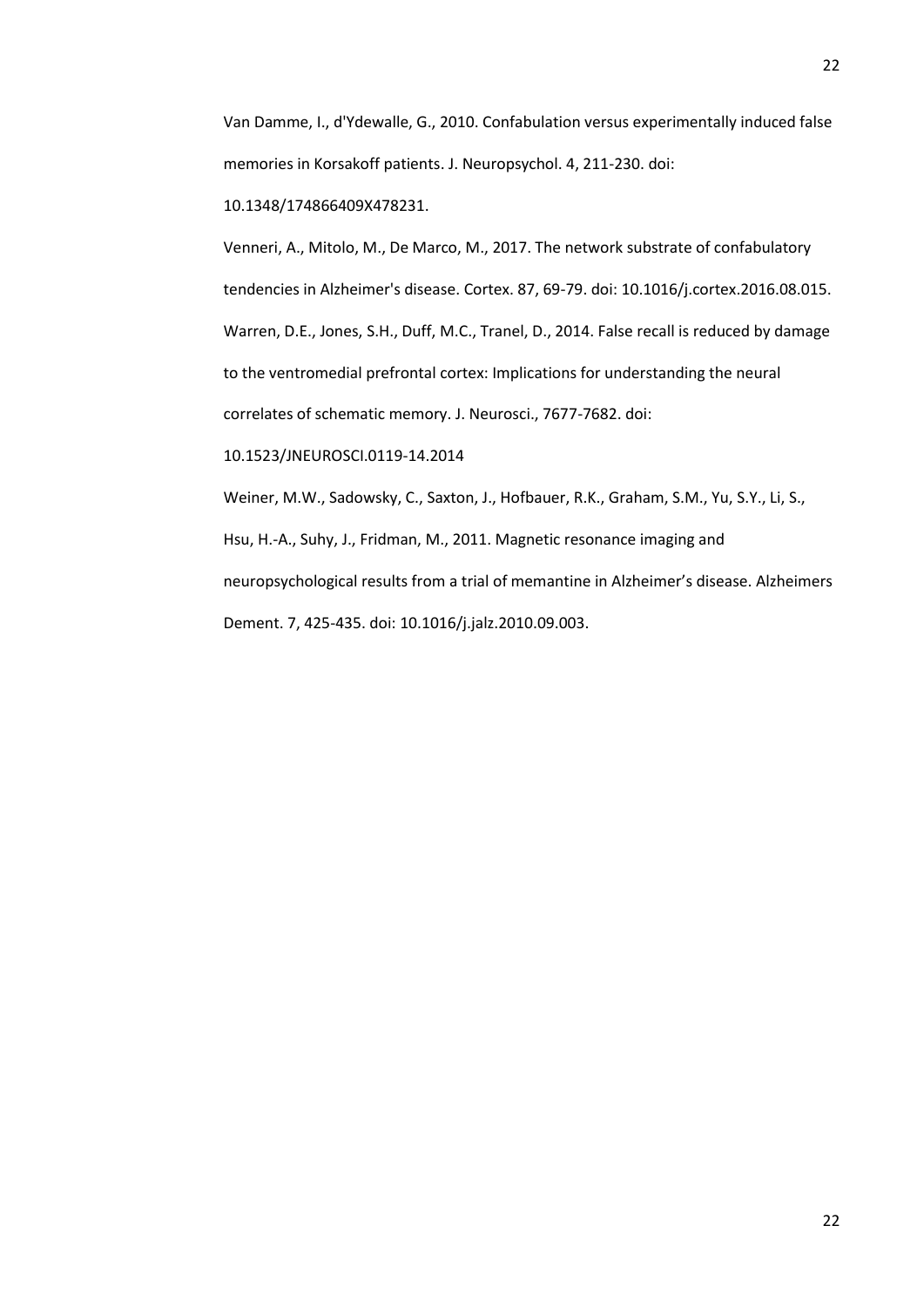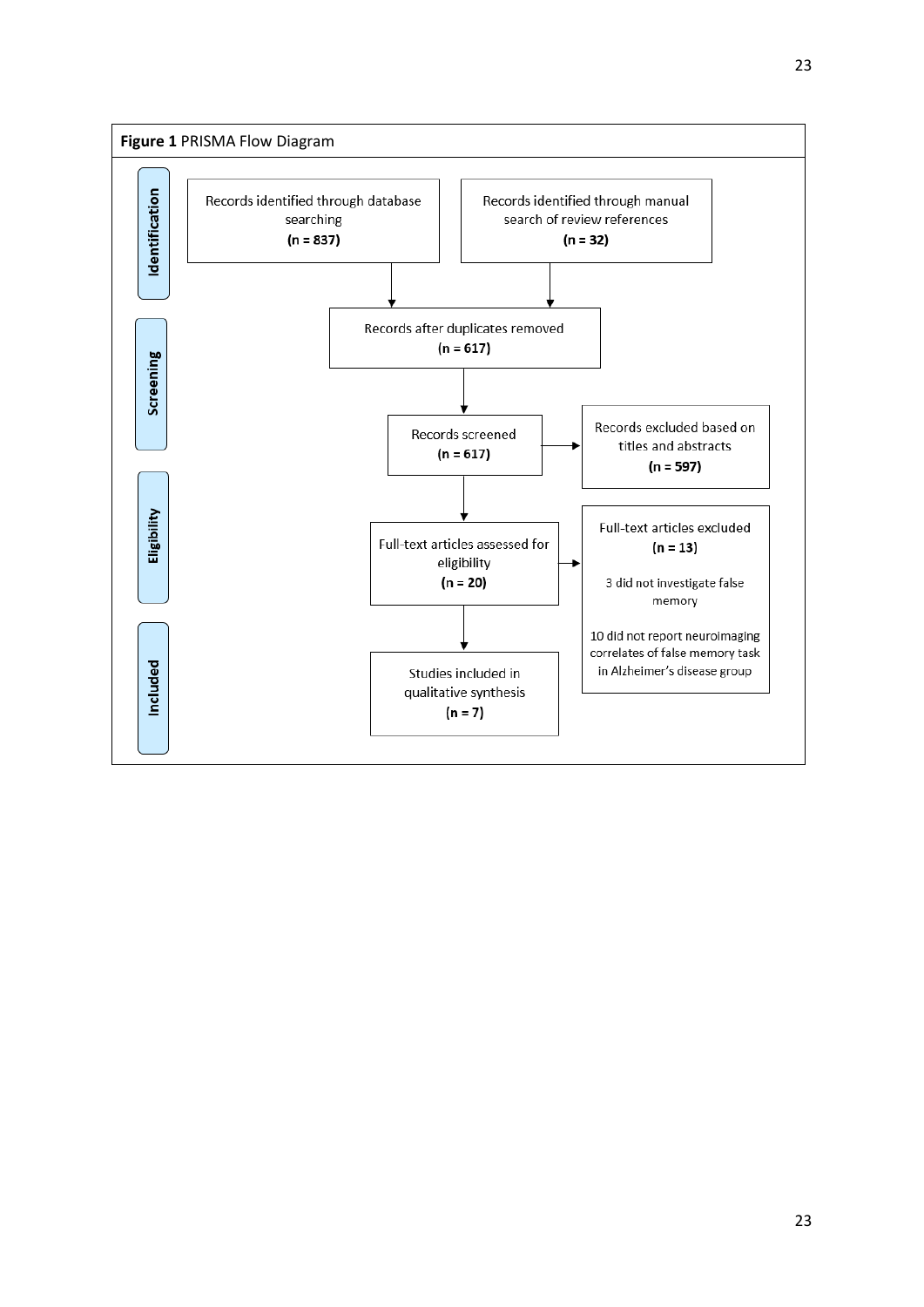# **Table 1** Summary of study characteristics and main findings

| Author,<br>year                             | $\mathbf{n}$ | Age,                               | $\frac{6}{6}$     | years female handed |                              | AD,<br>months  | % right MMSE Duration Medication<br>status                             | <b>Measure of</b><br>false memory                             | <b>Summary of findings</b>                                                                                                                                                                                                                                                                                                                                                                                                                                                                                             | Quality<br>assessment<br>(score) |
|---------------------------------------------|--------------|------------------------------------|-------------------|---------------------|------------------------------|----------------|------------------------------------------------------------------------|---------------------------------------------------------------|------------------------------------------------------------------------------------------------------------------------------------------------------------------------------------------------------------------------------------------------------------------------------------------------------------------------------------------------------------------------------------------------------------------------------------------------------------------------------------------------------------------------|----------------------------------|
| Structural Magnetic Resonance Imaging (MRI) |              |                                    |                   |                     |                              |                |                                                                        |                                                               |                                                                                                                                                                                                                                                                                                                                                                                                                                                                                                                        |                                  |
| Deweer et<br>al., 1995                      |              | 18 72.4<br>(1.5)                   | <b>NR</b>         | <b>NR</b>           | 22.3<br>(0.9)                | 28.8<br>(3.6)  | <b>NR</b>                                                              | Grober and<br><b>Buschke</b> test<br>intrusions and           | HC formation volume correlates negatively with number of extra list intrusions, percentage of intrusions Weak (10)<br>at cued recall and total recall ( $r=0.60$ , $p=0.009$ , slope=-16.8 (5.6); $r=0.62$ , $p=0.006$ ,<br>slope=-42.9 (13.5); r=0.63, p=0.005, slope=-43.8 (13.6) respectively).<br>false positives Amygdala volume correlates negatively with false positives $(r=0.52, p=0.03, slope=-14.4 (6.0))$ .                                                                                               |                                  |
|                                             |              |                                    |                   |                     |                              |                |                                                                        | <b>CVLT</b><br>intrusions                                     | HC formation volume correlates negatively with number and proportion of intrusions ( $r=0.54$ , $p=0.02$ ,<br>slope=-18.5 (7.3) and r=0.63, p =0.006, slope=-35.2 (11.0) respectively).<br>Amygdala volume correlates negatively with number and proportion of extra list intrusions $(r=0.49,$<br>$p=0.04$ , slope=-35.0 (16.0) and r=0.54, p=0.03, slope=-49.3 (19.9) respectively).                                                                                                                                 |                                  |
| Lee $et al.$<br>2009                        | 22           | 80.4<br>$(6.2)^{\dagger}$          | $86.4^{\dagger}$  | <b>NR</b>           | 15.7<br>$(4.6)$ <sup>†</sup> | <b>NR</b>      | 80.5%<br>donepezil <sup>†</sup><br>14.6%<br>antipsychotic <sup>†</sup> | <b>MCB</b>                                                    | Volume of anterior cingulate, bilateral MTL and right MTG $(p<0.001)$ correlate negatively with<br>semantic confabulation score.                                                                                                                                                                                                                                                                                                                                                                                       | Moderate<br>(7)                  |
| Weiner et<br>al., 2011                      |              | 40 75.3<br>$(7.6)$ <sup>†</sup>    | $63.8^{\dagger}$  | $87.2^{\dagger}$    | 19.1<br>(3.7)                | <b>NR</b>      | All taking<br>ChEI                                                     | <b>CVLT</b><br>intrusions                                     | No significant correlation between change in HC volume and change in intrusions on CVLT after 24<br>weeks of add-on Memantine treatment.                                                                                                                                                                                                                                                                                                                                                                               | Moderate<br>(7)                  |
| Diffusion Tensor Imaging (DTI)              |              |                                    |                   |                     |                              |                |                                                                        |                                                               |                                                                                                                                                                                                                                                                                                                                                                                                                                                                                                                        |                                  |
| Flanagan et 37 64.1<br>al., 2016            |              | (7.5)                              | 43.2              | NR                  | 24.0<br>(3.7)                | 37.1<br>(31.2) | $\rm NR$                                                               | <b>RAVLT</b> false<br>positive errors                         | No significant correlation between fornix integrity and false positives.                                                                                                                                                                                                                                                                                                                                                                                                                                               | Moderate<br>(8)                  |
| <b>Functional MRI Connectivity Analysis</b> |              |                                    |                   |                     |                              |                |                                                                        |                                                               |                                                                                                                                                                                                                                                                                                                                                                                                                                                                                                                        |                                  |
| Venneri et<br>al., 2016                     |              | Confabulators<br>18 68.7<br>(10.6) | 55.6              | <b>NR</b>           | 21.5<br>(3.3)                | <b>NR</b>      | $\rm NR$                                                               | any of: ROCF<br>(delayed<br>recall), paired                   | 'Confabulatory When compared to non-confabulators, confabulators had:<br>tendencies' on • Reduced connectivity between right OFC and MTA including right and left STG ( $p=0.28$ , 156 voxels,<br>Z=4.13 <sup>†</sup> , p<0.001, 321 voxels, Z=4.09 <sup>†</sup> respectively), right uncus and HC (p=0.28, 156 voxels, Z=3.97<br>and 3.75 <sup><math>\dagger</math></sup> respectively) and right and left insula (p<0.001, 612 voxels, Z=4.64 $\dagger$ and p<0.001, 321<br>voxels, $Z=4.13^{\dagger}$ respectively) | Weak $(8)$                       |
|                                             |              |                                    | Non-Confabulators |                     |                              |                |                                                                        | associates test, •<br>prose memory<br>test<br>(immediate or   | Reduced connectivity between left OFC and MTA including right and left STG (p=0.005, 230 voxels,<br>Z=4.23 <sup>†</sup> and p<0.001, 491 voxels, Z=4.89 <sup>†</sup> respectively) and left fusiform and PHG (p<0.001, 326<br>voxels, $Z=4.24$ and $4.15^{\dagger}$ respectively)                                                                                                                                                                                                                                      |                                  |
|                                             |              | 18 66.9<br>(11.5)                  | 55.6              | NR                  | 22.3<br>(4.0)                | <b>NR</b>      | $\rm NR$                                                               | delayed) and<br><b>CERAD</b><br>learning and<br>verbal recall | Increased connectivity between right OFC and bilateral prefrontal areas including right SFG<br>$(p<0.001, 1088 \text{ voxels}, Z=4.37^{\dagger})$ and left SFG and MFG (p=0.008, 200 voxels, Z=4.03 and 3.74 <sup>+</sup><br>respectively)<br>• Increased connectivity between left OFC and bilateral frontal areas including right SFG and left MFG<br>$(p<0.001, 1329 \text{ voxels}, Z=4.51 \text{ and } 4.48^{\dagger} \text{ respectively})$                                                                      |                                  |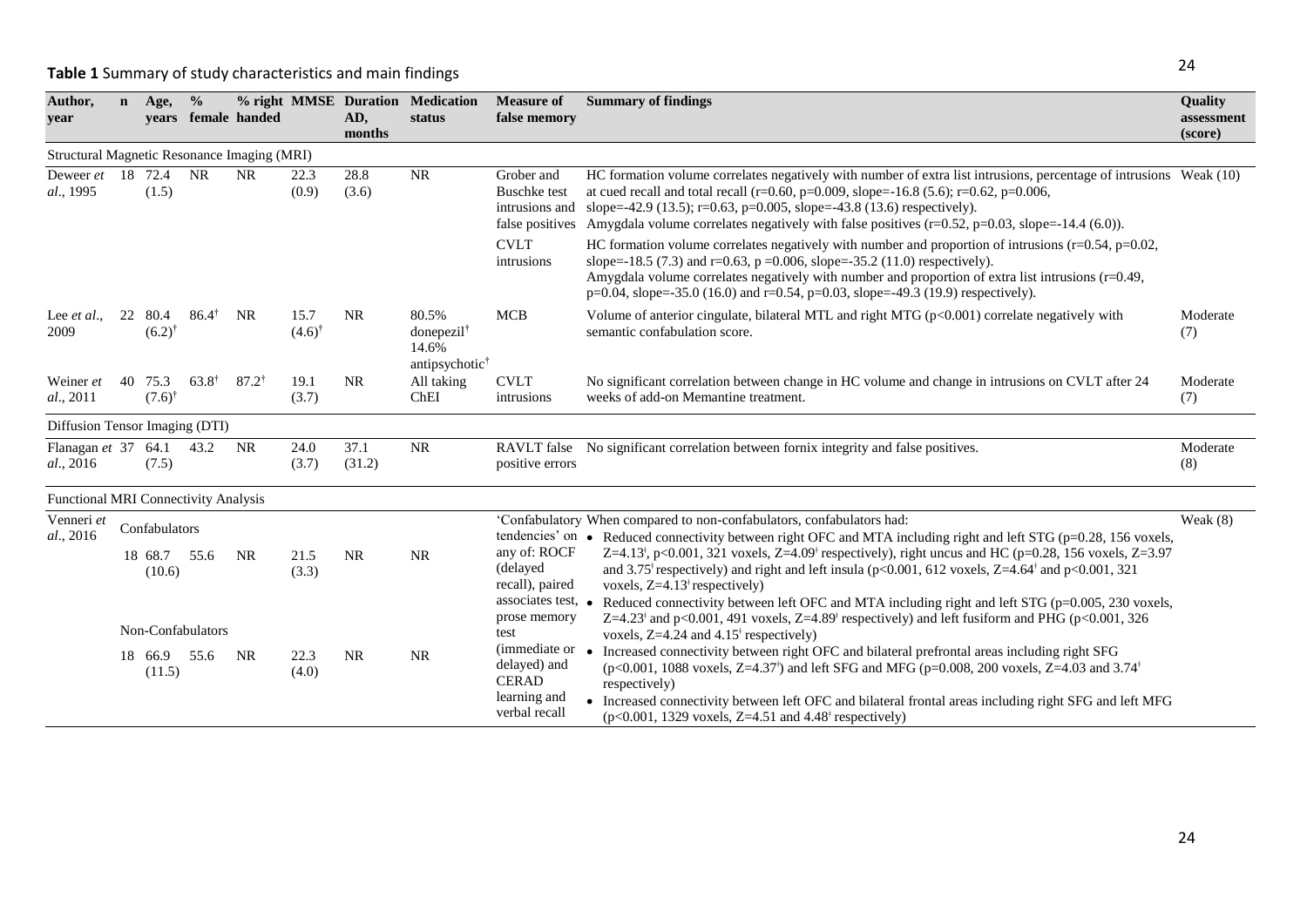| Author,<br>year                                                                                                  |  | Age,<br>vears | $\frac{0}{0}$ | % right MMSE<br>female handed |               | <b>Duration</b><br>AD, | <b>Medication</b><br>status                                 | <b>Measure of</b><br>false memory                              | <b>Summary of findings</b>                                                                                                                                                                                     | <b>Quality</b><br>assessment |  |
|------------------------------------------------------------------------------------------------------------------|--|---------------|---------------|-------------------------------|---------------|------------------------|-------------------------------------------------------------|----------------------------------------------------------------|----------------------------------------------------------------------------------------------------------------------------------------------------------------------------------------------------------------|------------------------------|--|
|                                                                                                                  |  |               |               |                               |               | months                 |                                                             |                                                                |                                                                                                                                                                                                                | (score)                      |  |
| Positron Emission Tomography (PET); <sup>18</sup> F-fluoro-2-deoxyglucose (FDG) tracer                           |  |               |               |                               |               |                        |                                                             |                                                                |                                                                                                                                                                                                                |                              |  |
| Desgranges 19<br><i>et al.</i> , 2002                                                                            |  | 72.9<br>(5.5) | 63.2          | 100                           | 22.6<br>(2.4) | <b>NR</b>              | 'Unmedicated'                                               | Grober and<br><b>Buschke</b> test<br>free recall<br>intrusions | Metabolism (CMRG1c) in right SFG ( $p<0.05$ , 445 voxels, Z=2.58), and left STG ( $p<0.01$ uncorrected, 10<br>voxels, $Z=2.36$ ) correlates negatively with intrusions in free recall.                         | Weak $(8)$                   |  |
|                                                                                                                  |  |               |               |                               |               |                        |                                                             | Grober and<br><b>Buschke</b> test<br>cued recall<br>intrusions | Metabolism (CMRG1c) in left entorhinal cortex ( $p<0.05$ , 44 voxels, Z=2.72) and left perirhinal cortex<br>$(p<0.01$ uncorrected, 14 voxels, $Z=2.41$ ) correlates negatively with intrusions in cued recall. |                              |  |
| Single Photon Emission Computed Tomography (SPECT); <sup>123</sup> I N -isopropyl-p-iodoamphetamine (IMP) tracer |  |               |               |                               |               |                        |                                                             |                                                                |                                                                                                                                                                                                                |                              |  |
| Reed et al., 20 71.0<br>1993                                                                                     |  | (6.5)         | 50.0          | <b>NR</b>                     | <b>NR</b>     | NR.                    | Excluded if<br>taking<br>antidepressants/<br>antipsychotics | <b>CVLTm</b><br>intrusions                                     | Right temporal lobe perfusion (rCBF) correlates negatively with false positive errors ( $p<0.05$ ,<br>$r = -0.47$ .                                                                                            | Weak $(10)$                  |  |

Notes: All included studies are cross-sectional. Values are reported as mean (SD) unless otherwise specified.

† demographic details are unavailable for subgroup who received imaging, therefore details of larger sample are provided.

<sup>ǂ</sup> peak Z score

AD – Alzheimer's disease; CERAD - Consortium to Establish a Registry for Alzheimer's Disease; ChEI – Cholinesterase Inhibitor; CVLT – California Verbal Learning Test; HC – hippocampus; MCB – Modified Confabulation Battery; MFG – medial frontal gyrus; MTA – medial temporal area; MTG – medial temporal gyrus; MTL - medial temporal lobe; NR – not reported; OFC - orbitofrontal cortex; PHG – parahippocampal gyrus; RAVLT - Rey Auditory Verbal Learning Test; ROCF – Rey-Osterrieth Complex Figure; SD – standard deviation; SFG – superior frontal gyrus; STG – superior temporal gyrus